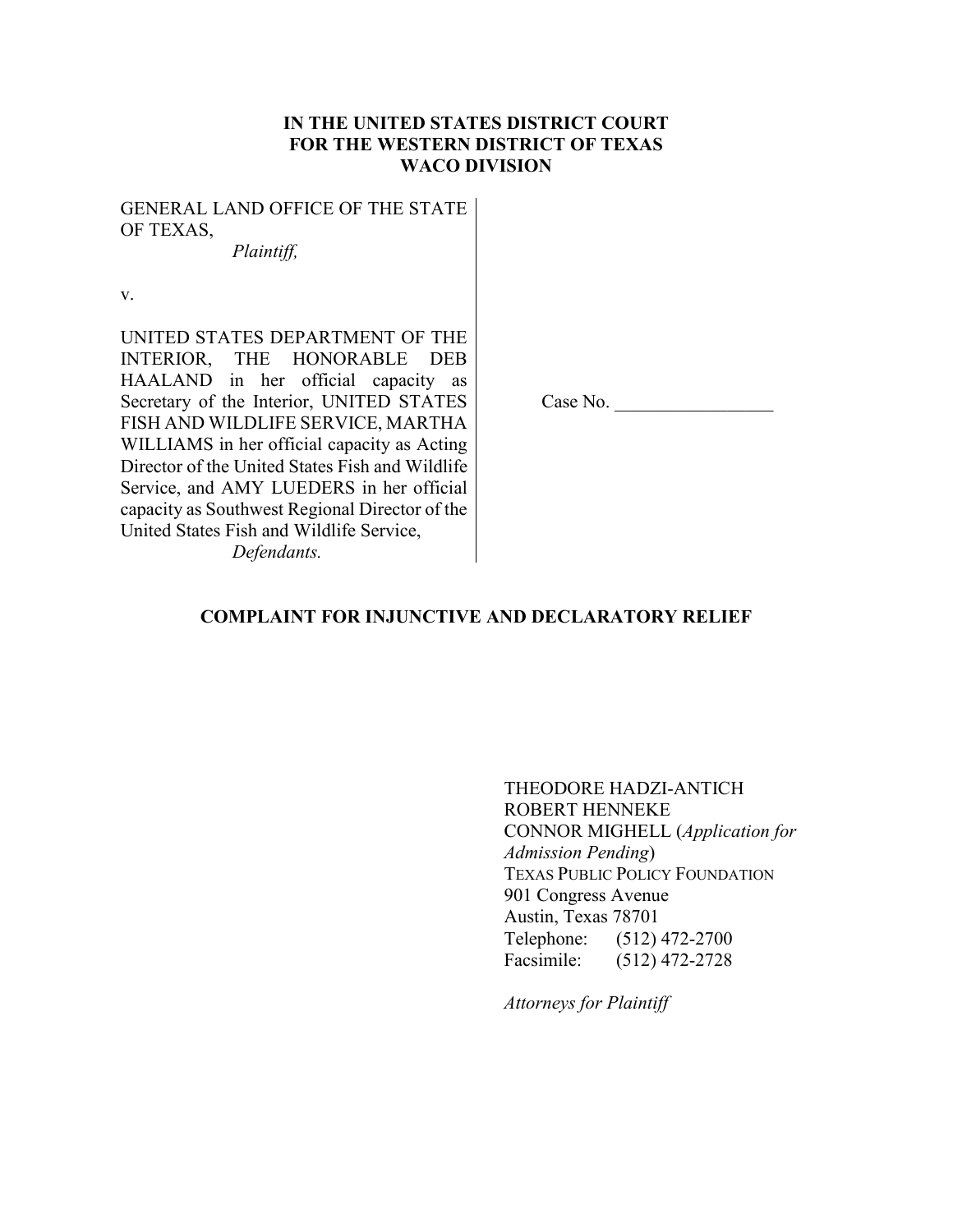#### **I. INTRODUCTION**

1. The defendants named above (collectively, the "Federal Defendants" or the "Service") have disobeyed the vacatur and remand orders of the Fifth Circuit and this court by continuing to violate the Endangered Species Act (the "ESA") and its implementing regulations. Once again, the Federal Defendants have used an impermissibly stringent standard to deny the 90 day Petition to remove the Golden-Cheeked Warbler (the "Warbler") from the ESA list of endangered species. Accordingly, Plaintiff General Land Office of the State of Texas ('TXGLO") files this Complaint seeking declaratory judgment and injunctive relief.

### **II. PARTIES**

2. Plaintiff TXGLO is the oldest state agency in Texas and, among other things, is charged with maximizing revenues from Texas public lands dedicated to the Permanent School Fund. TXGLO derives those revenues by selling public school lands and leasing their mineral rights, which flow to the Permanent School Fund under the Texas Constitution. *See* Tex. Const. Art. VII  $\S$  5(g). TXGLO also owns and maintains state veterans' homes that provide care and dignity for veterans, their spouses, and Gold Star parents, as well as state veterans' cemeteries to honor those who have served. TXGLO owns or maintains public school lands which contain Warbler habitat. The federal government undermines TXGLO's ability to maximize revenues by imposing restrictions due to Warbler population or habitat on TXGLO property, lowering the property's market value and subjecting TXGLO to onerous, costly, and time-consuming ESA review. Delisting the Warbler will therefore provide immediate relief for TXGLO.

3. Defendant United States Department of the Interior ("Interior") is a departmentlevel agency of the United States. Congress has charged Interior with administering the ESA for terrestrial species.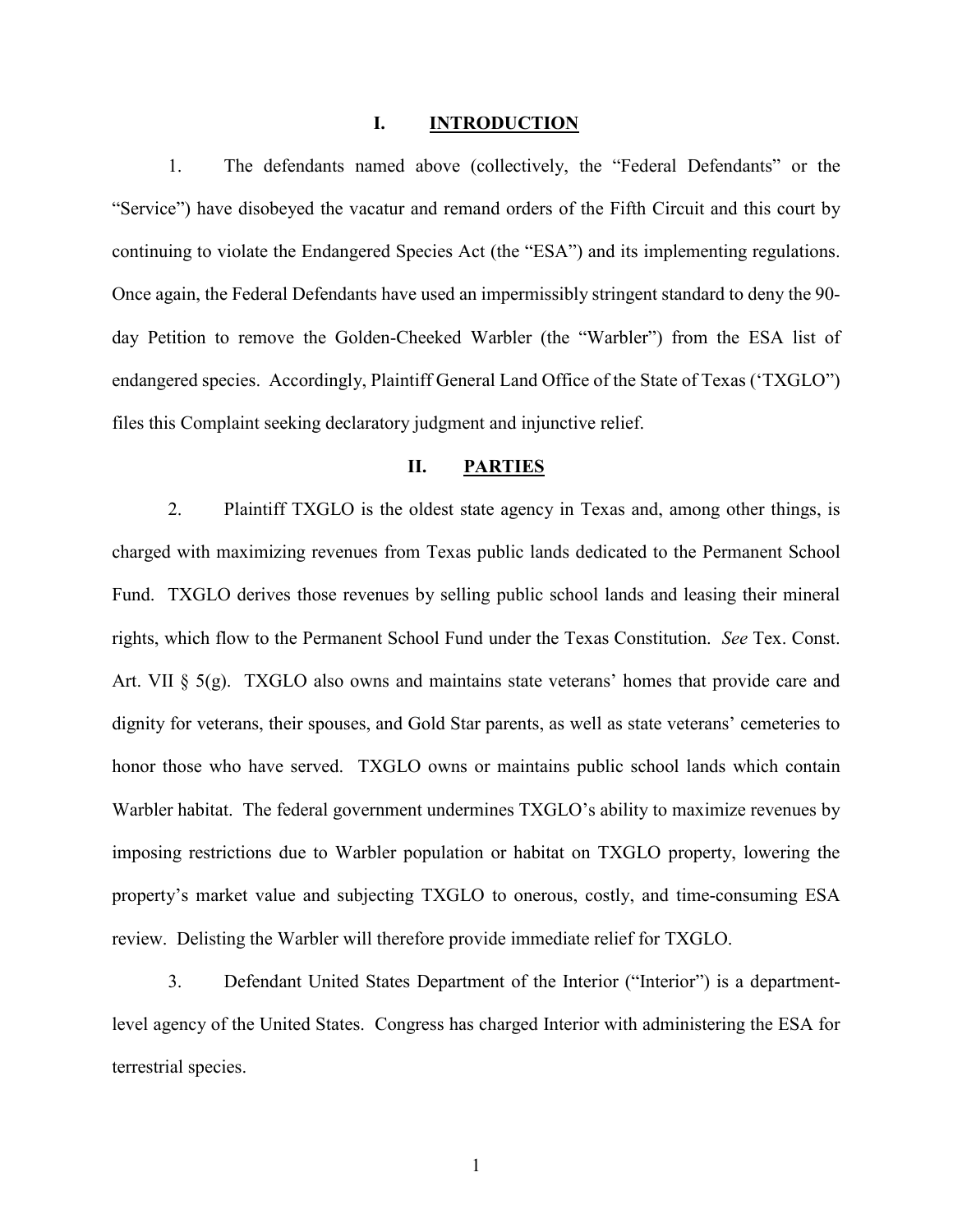4. Defendant United States Fish and Wildlife Service (the "FWS" or the "Service") is a bureau of Interior. The FWS has responsibility for the day-to-day administration of the ESA, including listing and delisting terrestrial species and designating their critical habitat.

5. Defendant Deb Haaland is the Secretary of the Interior. She oversees Interior's administration of the ESA.

6. Defendant Martha Williams is the Acting Director of the FWS. She oversees the Service's administration of the ESA.

7. Defendant Amy Lueders is the Southwest Regional Director of the FWS. She oversees the Service's administration of the ESA in a region that includes the State of Texas.

## **III. JURISDICTION AND VENUE**

8. Plaintiff brings this action under the Administrative Procedure Act ("APA"), 5 U.S.C. §§ 701-706, and the Endangered Species Act ("ESA"), 16 U.S.C. §§ 1540(g)(1)(A).

9. This court has subject matter jurisdiction pursuant to 5 U.S.C. §§ 701-706 (APA); 28 U.S.C. § 2201 (Declaratory Judgment Act); and 16 U.S.C. §§ 1540 $(g)(1)(A)$  and  $(C)$  and  $(g)(2)(A)$  and  $(B)$  (ESA citizen suit provisions).

10. Pursuant to the citizen suit provisions of ESA, Plaintiff sent a 60-day notice of intent ("NOI") to sue the Federal Defendants over their respective failures to comply with the ESA and the orders of the Fifth Circuit and this Court. The NOI was sent to the Federal Defendants on October 11, 2021, and was received by the last of them on October 12, 2021. A copy of the NOI is included in Exhibit A. A copy of the receipts showing delivery of the NOI is included in Exhibit B. Accordingly, Plaintiff has complied with the 60-day notice requirements of the ESA.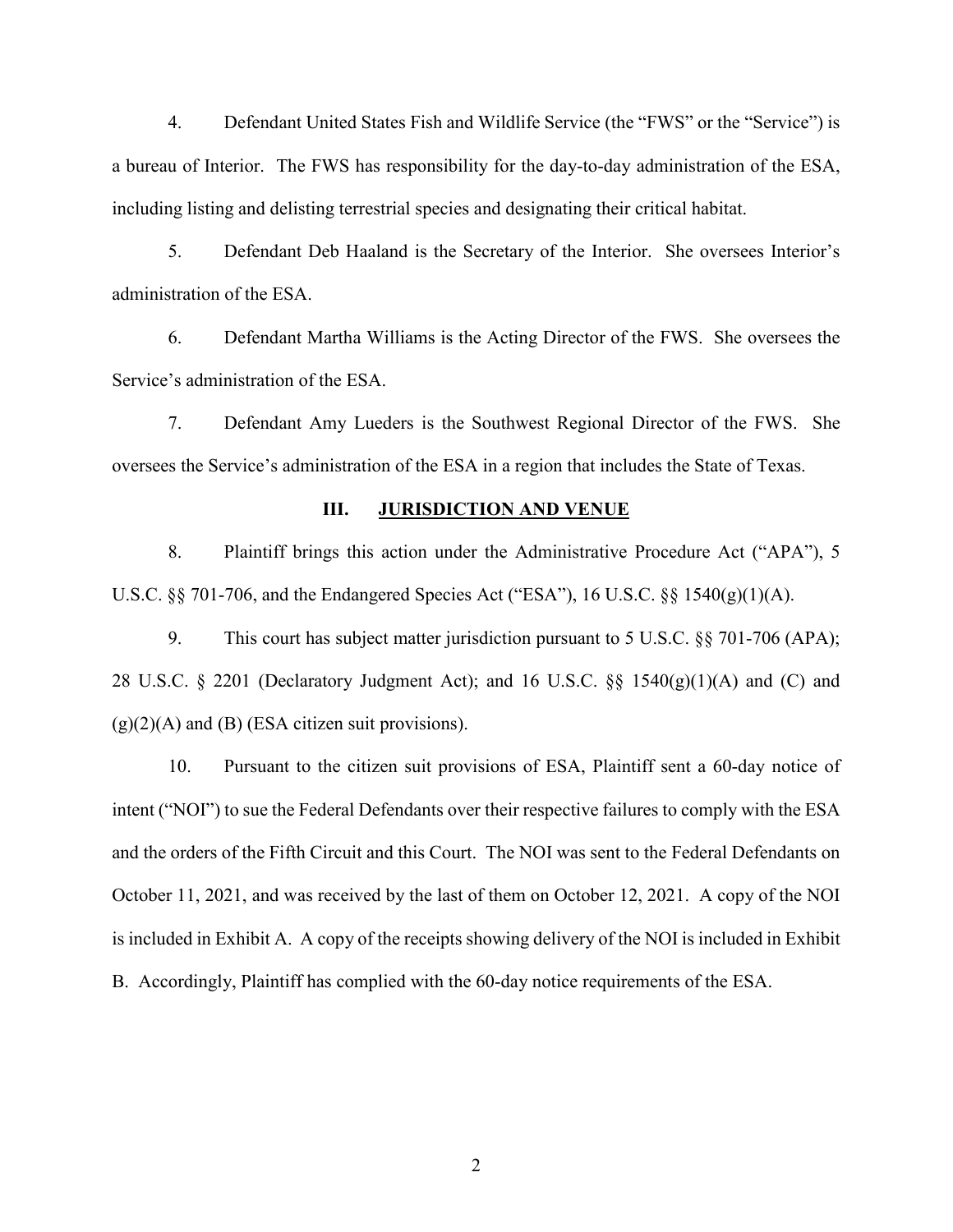11. The relief requested is authorized by 28 U.S.C. § 2201 (declaratory judgment), 28 U.S.C. § 2202 (injunctive relief), 5 U.S.C. §§ 701-706 (APA), and 16 U.S.C. § 1540(g) (ESA citizen suit provision).

12. This Court also has jurisdiction pursuant to 28 U.S.C. § 1331, which grants the district courts "original jurisdiction of all civil actions arising under the . . . laws . . . of the United States," and 16 U.S.C. § 1533(b)(3)(C)(ii) (authorizing judicial review of negative 90-day findings made under the ESA).

13. Venue is appropriate in this Court pursuant to 28 U.S.C. § 1391(e)(1) because a substantial part of the events or omissions giving rise to the claims occurred in this district, a substantial part of the property that is the subject of the action is situated in this district, or the plaintiff resides in this district. In addition, venue is appropriate under 16 U.S.C.  $\S$  1540(g)(3)(A) because the violation occurred in this district. Venue is appropriate also under 5 U.S.C. § 703.

14. An actual, justiciable controversy exists between the parties within the meaning of 28 U.S.C. § 2201.

15. The federal Government has waived sovereign immunity in this action pursuant to 5 U.S.C. § 702 and 16 U.S.C. § 1540.

16. Plaintiff TXGLO has exhausted all administrative remedies, the Federal Defendants' action is final and ripe for review, and Plaintiff has standing because it is injured in fact because of the Federal Defendants' denial of the 90-day Petition, which continues the burdens of the ESA on Plaintiff's properties located in Texas, and this court has the power to redress that injury by vacating the denial of the 90-day Petition and providing the requested declaratory and injunctive relief.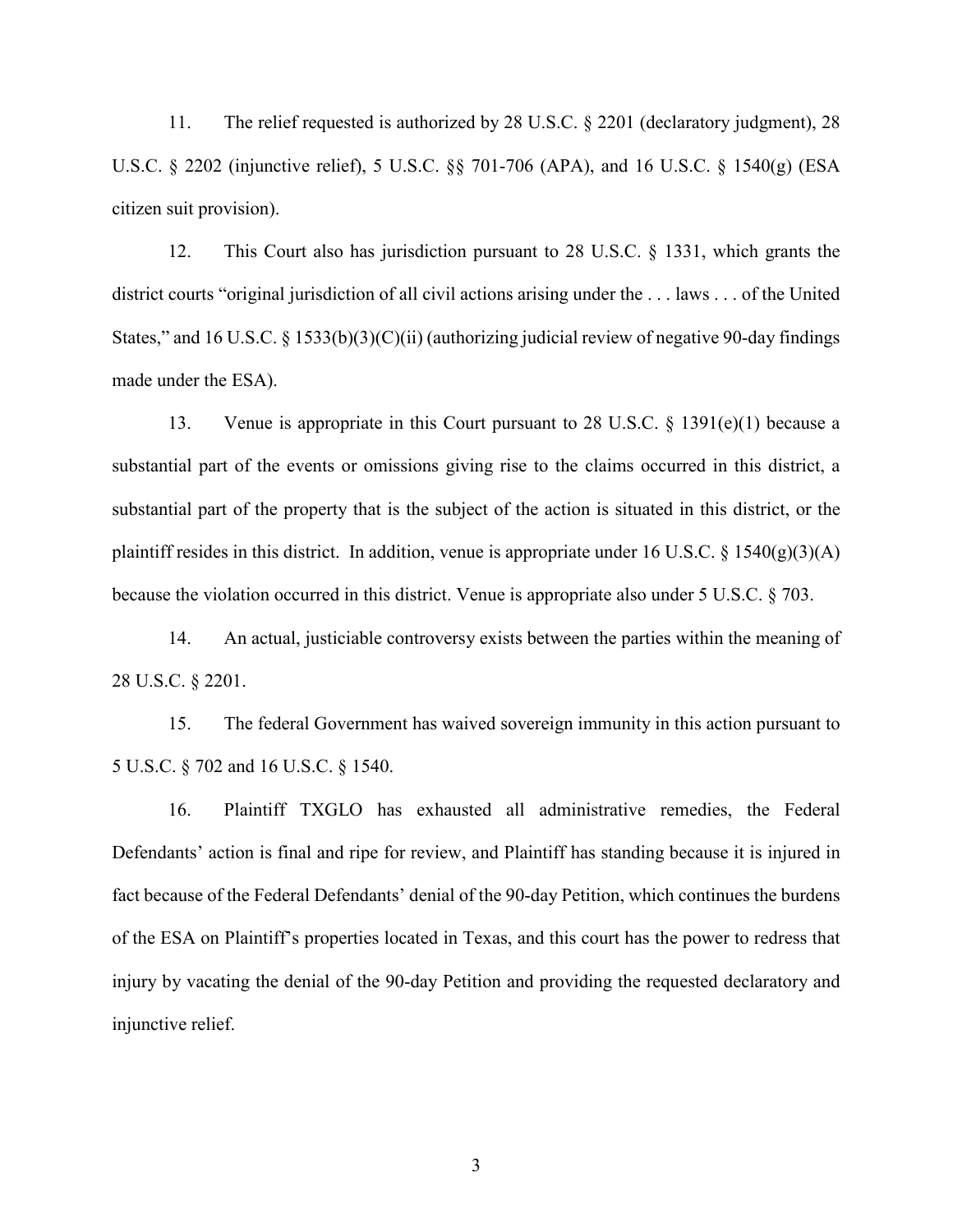#### **IV. LEGAL BACKGROUND**

#### **A. Endangered Species Act and Implementing Regulations**

17. Congress passed the ESA to protect species vulnerable to extinction and conserve the ecosystems upon which endangered and threatened species depend. *See* 16 U.S.C. § 1531(b). Before a species receives full protection under the ESA, it must be listed as "threatened" or "endangered." A "threatened" species is "any species which is likely to become an endangered species within the foreseeable future throughout all or a significant portion of its range." 16 U.S.C. § 1532(20). An "endangered" species is "in danger of extinction throughout all or a significant portion of its range." 16 U.S.C. § 1532(6). The government determines whether to list a species based on certain factors using the "best scientific and commercial data available." 16 U.S.C. §  $1533(b)(1)(A)$ .

18. Under regulations in effect on the date the 90-day Petition was filed by the Plaintiff, a species was to be listed if it was endangered or threatened based on any one or a combination of these factors:

- a. The present or threatened destruction, modification, or curtailment of its habitat or range;
- b. Overutilization for commercial, recreational, scientific, or educational purposes;
- c. Disease or predation;
- d. The inadequacy of existing regulatory mechanisms; or
- e. Other natural or manmade factors affecting its continuing existence. 50 C.F.R.  $\S$  424.11(c)(1)–(5) (2014).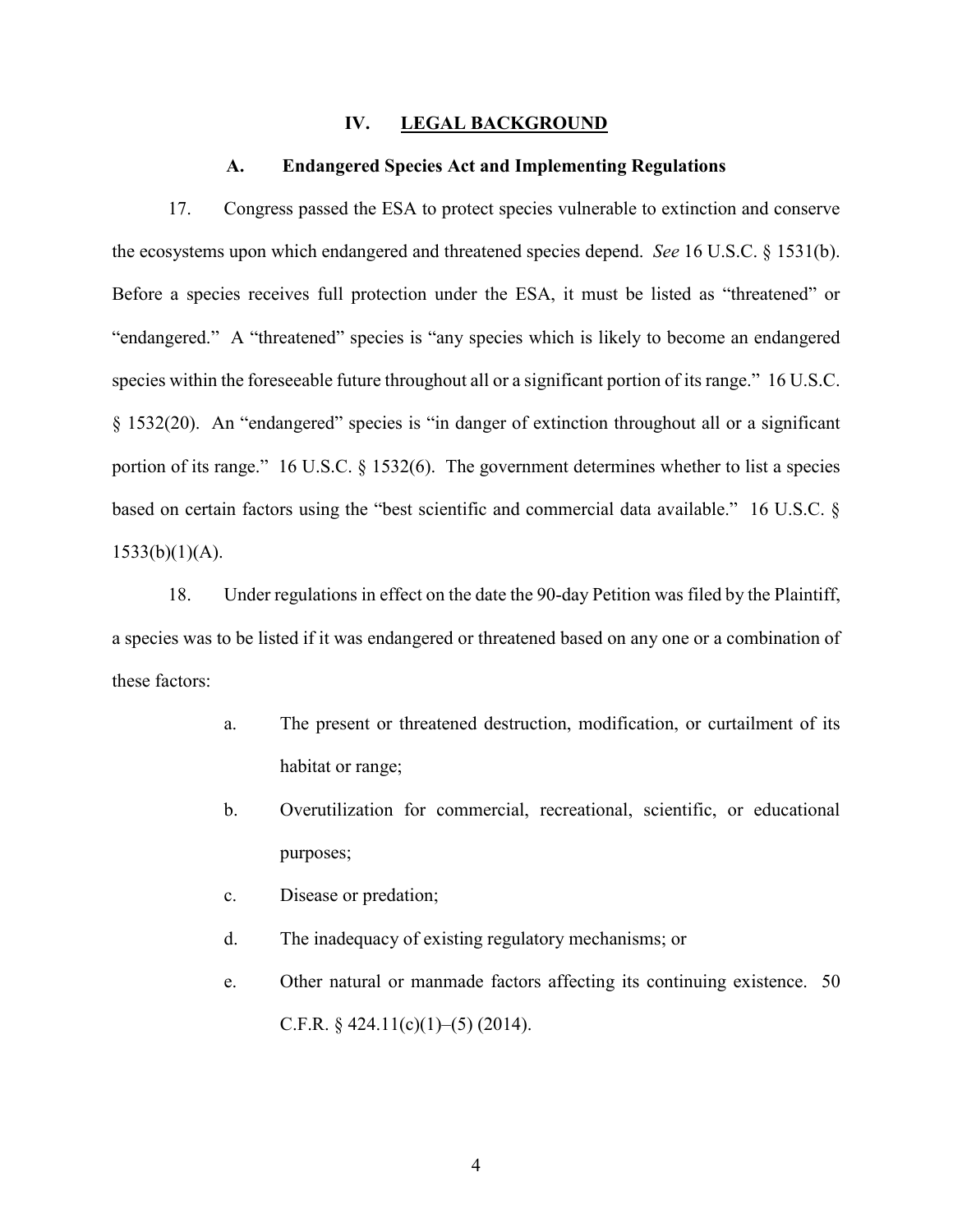19. Once a species is listed as "threatened" or "endangered," the ESA protects it by making it unlawful for any person to "take" such species. 16 U.S.C. § 1538(a)(1)(B). To "take" means to "harass, harm, hunt, pursue, shoot, wound, kill, trap, capture, or collect, or to attempt to engage in any such conduct." 16 U.S.C. § 1532(19).

20. Federal agencies must consult with the Secretary of the Interior if they believe their projects on any property may affect endangered or threatened species. Every five years the Secretary of the Interior must review each listed species to determine whether a change in the species' listing status is warranted. 16 U.S.C. § 1533(c)(2)(A). This includes a determination as to whether a species should be delisted or changed in status from endangered to threatened, or *vice versa.* 16 U.S.C. § 1533 $(c)(2)(B)$ . Under rules in effect as of the time relevant to this complaint, species may be delisted if, after review of the species, the best scientific and commercial data substantiates that the species is neither threatened nor endangered due to extinction, recovery, or the original scientific or commercial data used at the time the species was classified (or the interpretation of such data) were in error. 50 C.F.R. § 424.11(d)(3) (2014); *see General Land Office of Tex. v. United States* DOI, 947 F. 3d 309, 320-21 (Fifth Cir. 2020) (holding that the Service must apply the regulations in effect at the time the 90-day Petition was filed with the agency); *see also* 81 Fed. Reg. 7414, *et seq.* (February 11, 2016) (amending 50 CFR Part 424, effective as of March 14, 2016). For the convenience of the Court, the codification of the applicable regulations in effect as of the date on which the 90-day Petition was filed is included as Exhibit C of this complaint.

21. The factors considered for delisting are the same as those considered when listing a species. *Id*.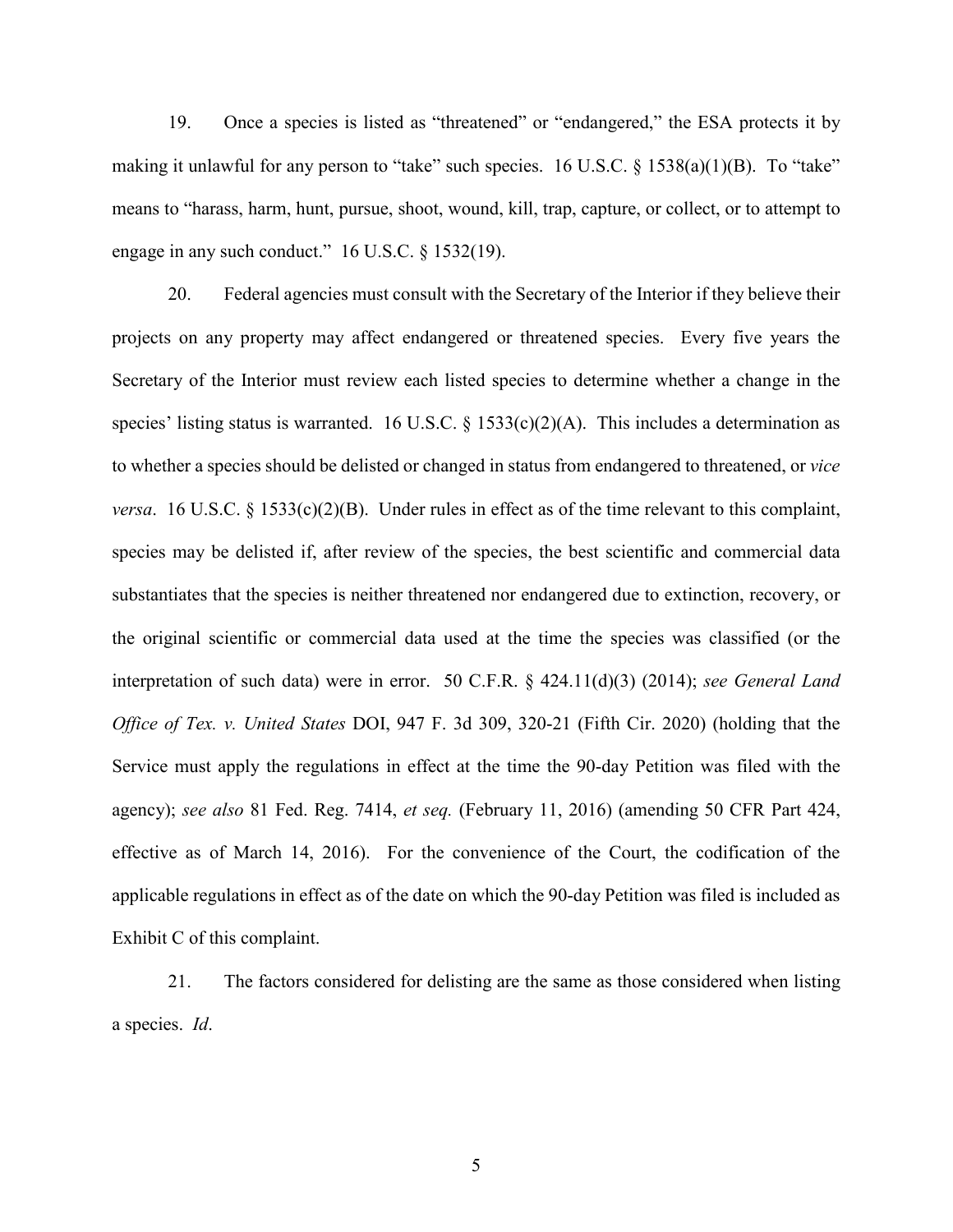22. The government has a duty to specify critical habitat for any threatened or endangered species "to the maximum extent prudent and determinable." 16 U.S.C. § 1533(a)(3)(A)(i). Critical habitat means "the specific areas within the geographical area occupied by the species . . . on which are found those physical or biological features essential to the conservation of the species and which may require special management considerations or protection," as well as specific areas outside an endangered species' range "upon a determination by the Secretary [of Commerce] that such areas are essential for the conservation of the species." 16 U.S.C. § 1532(5)(A)–(B) (cleaned up).

23. An interested person may petition the federal government to add a species to or remove a species from the endangered or threatened species lists (a "90-day petition"). *See* 16 U.S § 1533(b)(3)(A). Within 90 days after receiving such a petition, "the Secretary shall make a finding as to whether the petition presents substantial scientific or commercial information indicating that the petitioned action may be warranted." *Id*. When doing so, the Secretary must consider any information within the petition or attached to it that comports with certain regulatory requirements in effect at the time a 90-day Petition is filed. *See* 50 C.F.R. § 424.11(b) – (f) (2014). If the Secretary finds the petitioned action may be warranted, the Secretary must review the species' endangered or threatened status. *Id*. Any negative finding on a petition is subject to judicial review. 16 U.S.C. § 1533(b)(3)(C)(ii).

24. The ESA citizen suit provision permits any person to sue on his own behalf under several circumstances, including filing a suit "against the Secretary where there is alleged failure of the Secretary to perform any act or duty under section 1533 of this title which is not discretionary with the Secretary." 16 U.S.C. § 1540 $(g)(1)(C)$ . This provision negates the "zone of interests" test for prudential standing. *See Bennett v. Spear*, 520 U.S. 154, 164 (1997). The Secretary has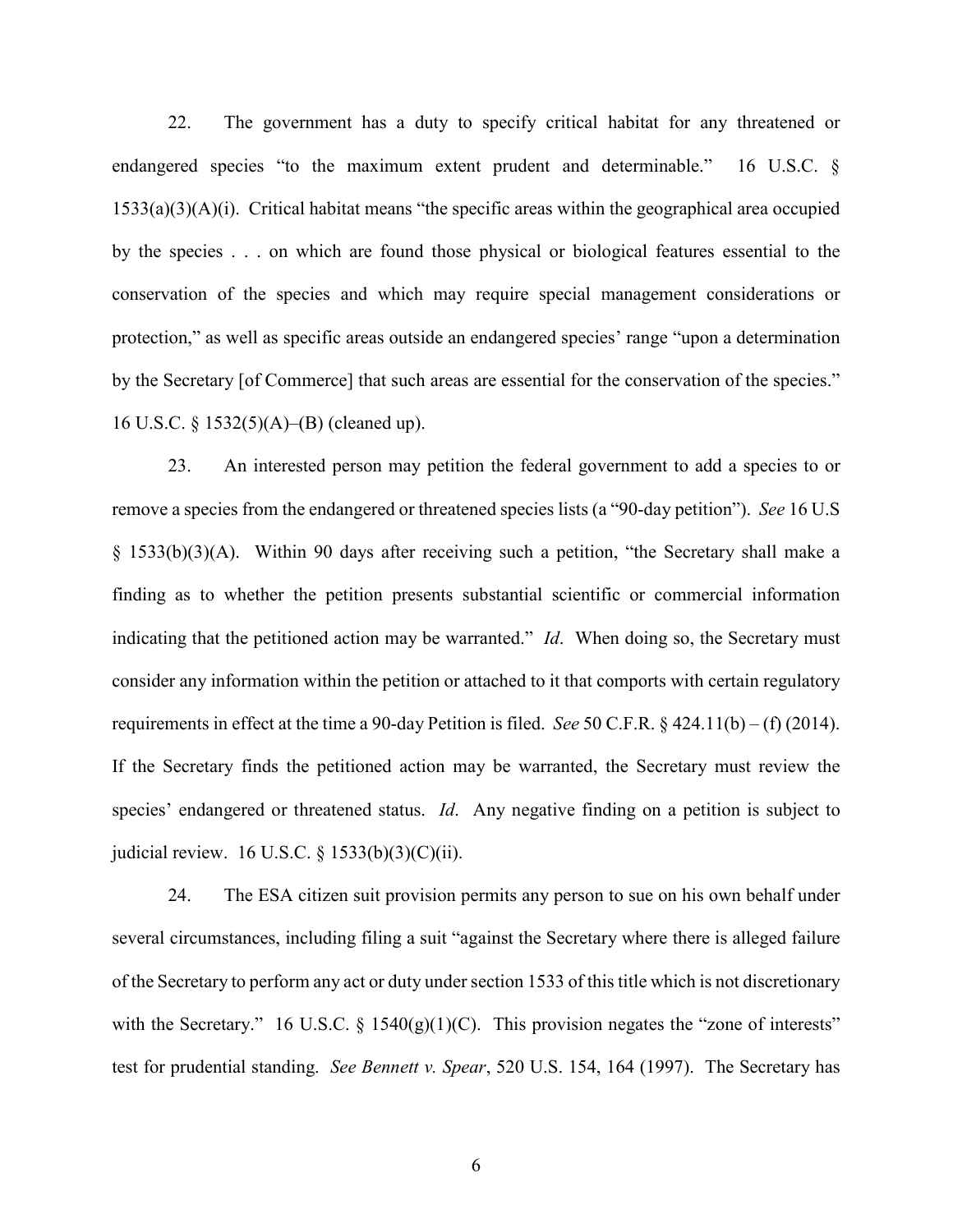no discretion to ignore or otherwise refuse to comply with federal court orders issued in connection with a 90-day petition filed pursuant to 16 U.S.C.  $\S$  1533(b)(3)(A).

### **B. Administrative Procedure Act and Implementing Regulations**

25. The Administrative Procedure Act ("APA") provides a right to judicial review for any "person suffering legal wrong because of agency action." 5 U.S.C. § 702. The reviewing court must "hold unlawful and set aside agency action" that it finds "arbitrary, capricious, an abuse of discretion, or otherwise not in accordance with law; contrary to constitutional right, power, privilege, or immunity; in excess of statutory jurisdiction, authority, or limitations, or short of statutory right; [or] without observance of procedure required by law . . . ." 5 U.S.C. § 706(2)(A)– (D) (cleaned up).

### **V. FACTUAL ALLEGATIONS**

#### **The Golden-Cheeked Warbler: A Texas-Nesting Species**

26. The Warbler is an insectivorous migratory songbird that breeds in the mixed Ashe juniper and deciduous woodlands of Central Texas.

27. The Warbler arrives in Texas from late February through April, migrating afterward through Central America in July and August.

28. The Warbler is the only bird species that nests entirely in the state of Texas.

#### **The Federal Government Lists The Warbler As Endangered**

29. The Warbler was first mentioned by the United States Fish and Wildlife Service in a Notice of Review published on December 30, 1982, as a species under consideration for addition to the List of Endangered and Threatened Wildlife. 47 Fed. Reg. 251, 58459. At that time, the Warbler was categorized as a species for which the Service had information indicating that a proposal to list the species was "possibly appropriate, but for which substantial data are not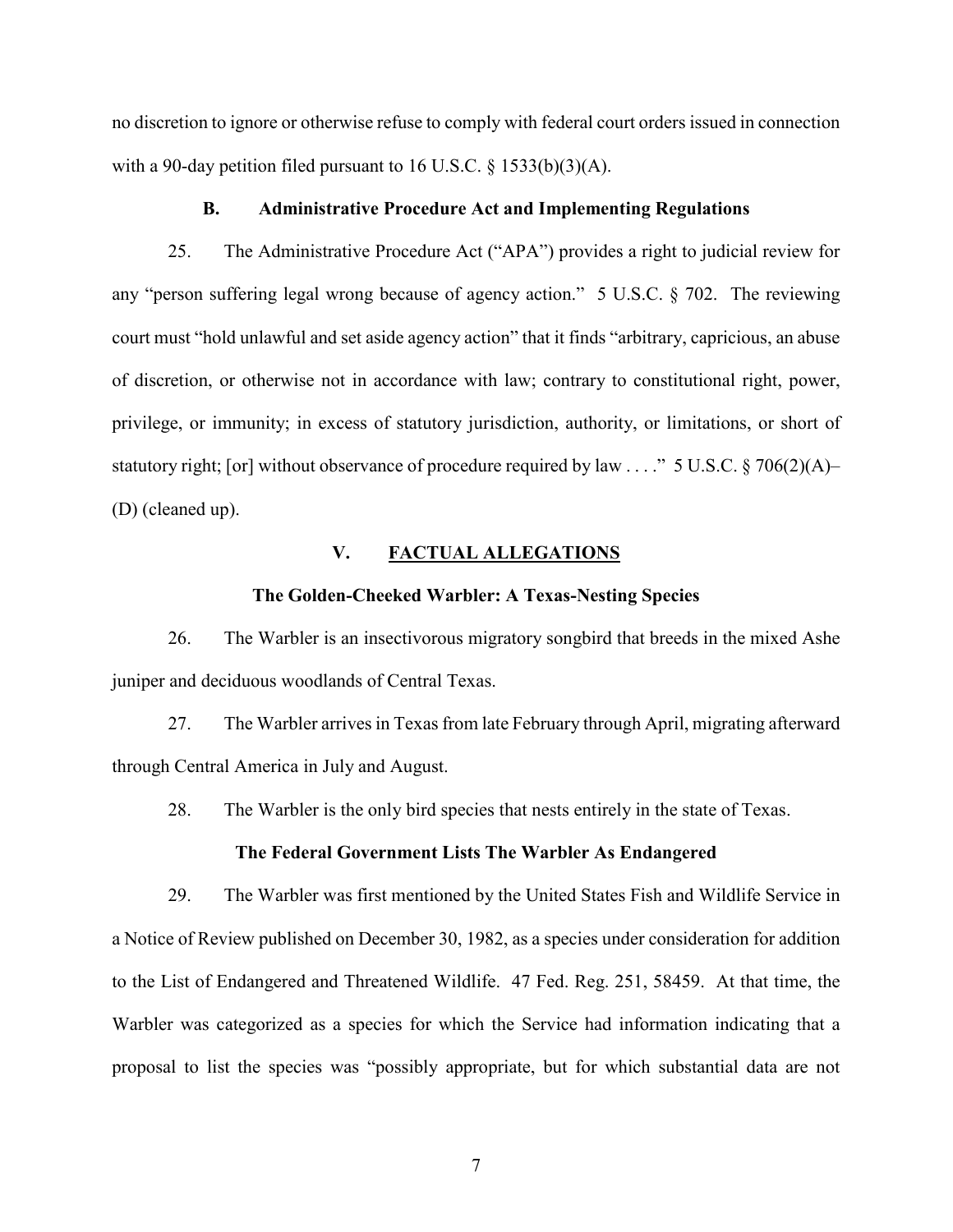currently available to biologically support a proposed rule. Further biological research and field study will usually be necessary to ascertain the status of the taxa in this category, and it is likely that some of the taxa will not warrant listing." *Id*. at 58454. The Warbler remained in that category for both the September 18, 1985 Review of Vertebrate Wildlife [50 Fed. Reg. 37958] and the January 6, 1989, Animal Notice of Review [54 Fed. Reg. 554].

30. On February 2, 1990, a petition was filed seeking an emergency listing for the Warbler, allegedly because the normal listing procedure could be "inadequate to protect the bird and its habitat from imminent destruction from clearing and development." 55 Fed. Reg. 18846, 18847.

31. The Service emergency-listed the Warbler on May 4, 1990, finding that "ongoing and imminent habitat destruction" warranted the action. *Id*. at 18844.

32. The Service indicated in this ruling that Central Texas contained some of the best Warbler habitat, and that increased development in the region placed this habitat under threat. *Id*.

33. The Service published a Final Rule listing the species on December 27, 1990. 55 Fed. Reg. 53153.

34. The Final Rule estimated there to be approximately 15,000 - 17,000 Warblers and between 79,400 - 263,750 acres of available suitable habitat. *Id*. at 53154.

35. In the Final Rule, the Service stated that the Warbler should be listed based on:

a. the present or threatened destruction of Warbler habitat;

b. the possibility of nest predation by Central Texas species;

c. the lack of regulatory protection for Warbler habitat; and

d. the lack of reproduction of deciduous trees in Warbler habitat.

*Id*. at 53157–59.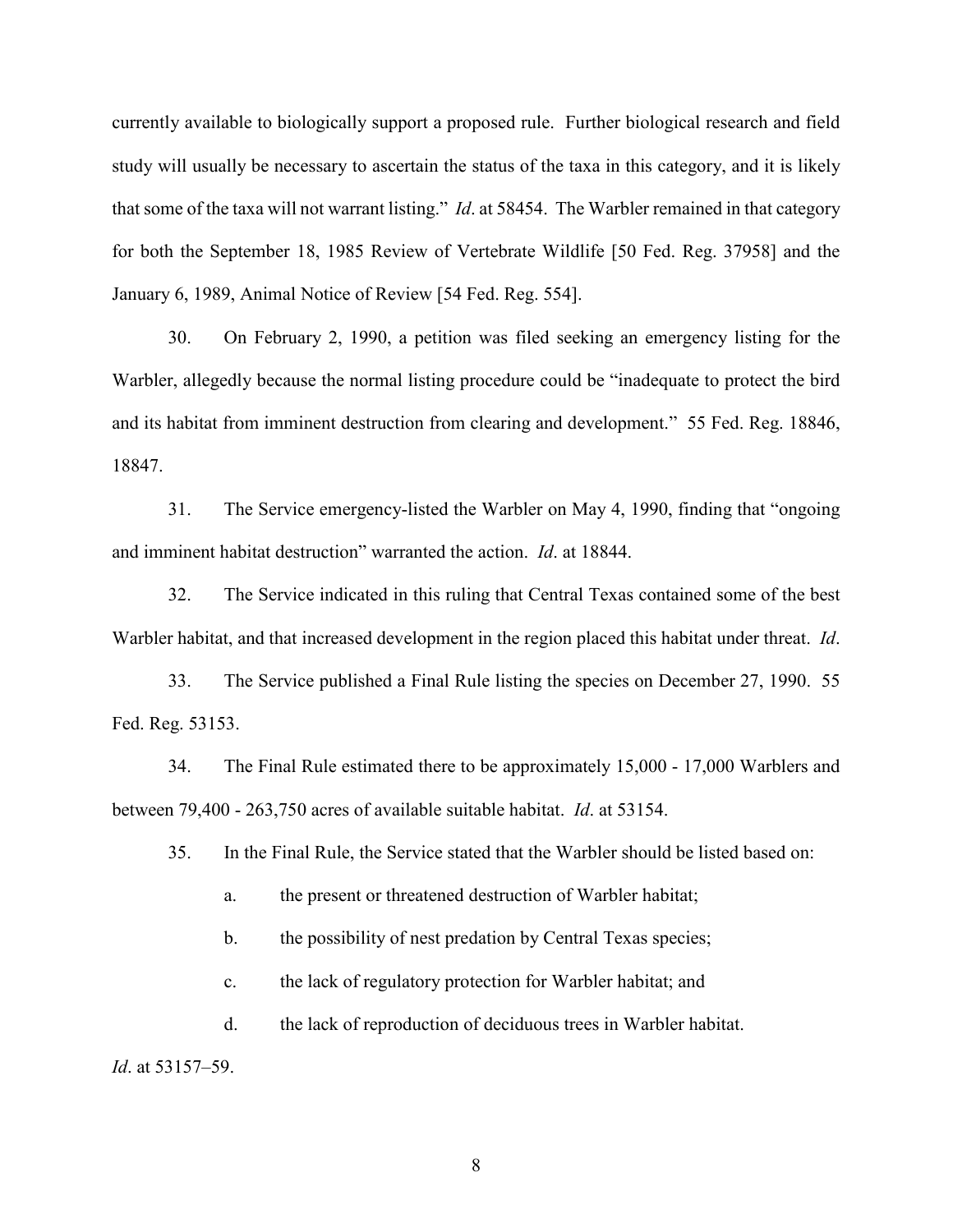#### **The 90-day Delisting Petition**

36. On June 29, 2015, Texans for Positive Economic Policy, Susan Combs, the Texas Public Policy Foundation, and the Reason Foundation ("Petitioners") submitted a petition to remove the Warbler from the endangered species list (the "90-day Petition" or the "Petition"). The Petition is attached to this complaint as Exhibit D.

37. Among other things the Petition provided the following information to support its contention that delisting the Warbler may be warranted:

- a. Warbler habitat is far larger than was known at the time the Warbler was listed, *see* Exhibit D at 13, 18;
- b. the Warbler population is about 19 times greater than was believed when the Warbler was listed, *see id*. at 19;
- c. habitat fragmentation and urbanization are not a threat to the Warbler due to the size and scope of its habitat and population, *see id.* at 28; and
- d. many existing conservation plans and mechanisms exist for the Warbler such that the probability of its extinction over the next 100 years is low, *see id*. at 20, 23–25.

38. The Petition stated that application of the best available scientific and commercial information indicates that, because the Warbler does not meet the ESA's statutory factors for listing, it is "ineligible for continued listing as an endangered species." *Id*. at 14.

## **The First 90-Day Finding**

39. On June 3, 2016, the Service made a negative 90-day finding denying the Petition (the "First 90-day Finding"), claiming that there continues to be "ongoing, widespread destruction of [Warbler] habitat" and that the Warbler is still in danger of extinction. 81 Fed. Reg. 35698,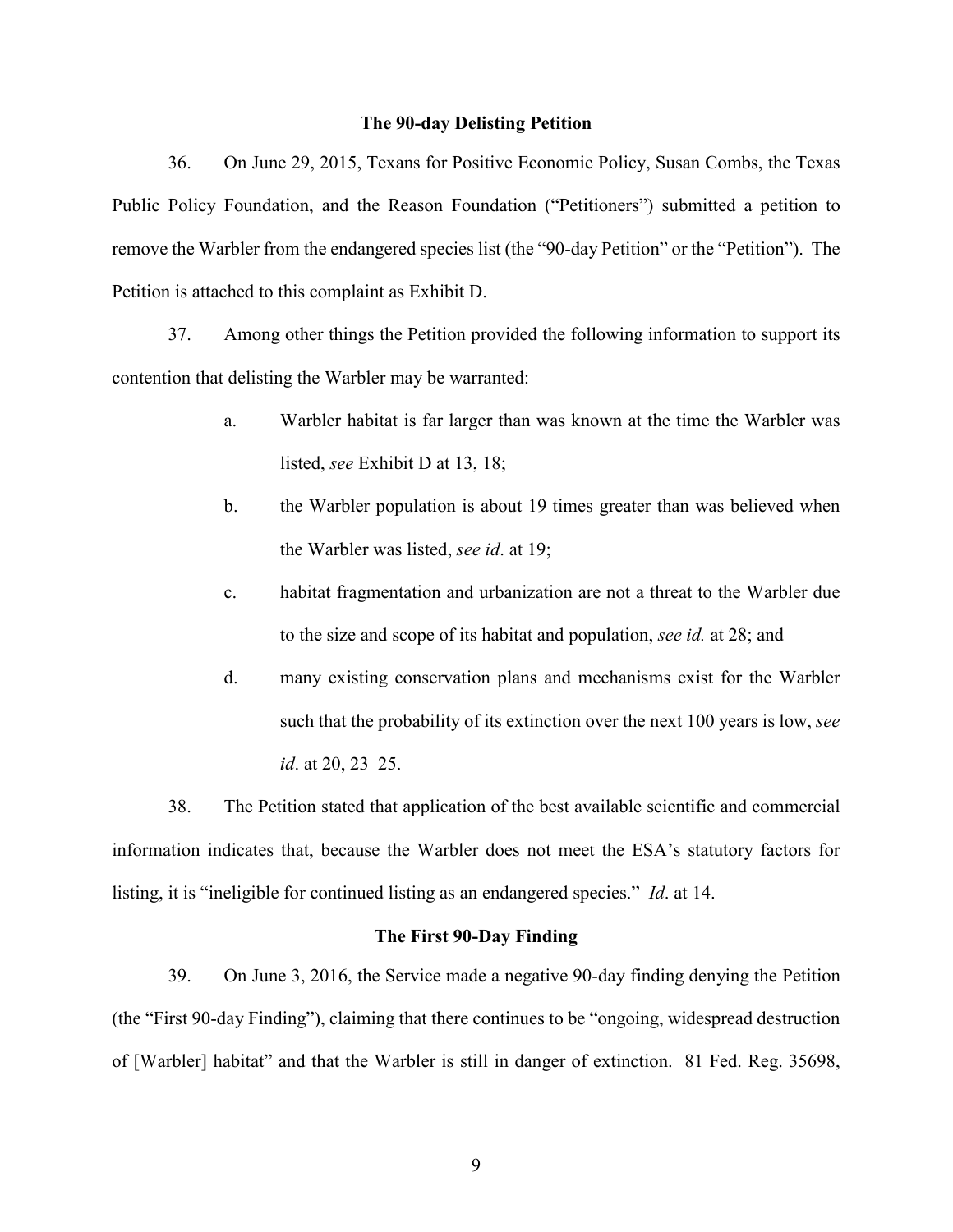35700 (June 3, 2016). For the convenience of the Court, the Service's 2016 petition review form setting forth the details of the First 90-day Finding is attached as Exhibit E.

40. While acknowledging that new data published since the Warbler's listing indicate growth in the Warbler's population and the existence of more habitat, the Service claimed this data represented "estimates rather than indicators of positive trends" and therefore, according to the Service, do not imply recovery of the species. 81 Fed Reg. at 35700. Although the Service noted that a study published after the Service received the 90-day Petition supported the contention that the exact Warbler population was uncertain, the Service falsely faulted the Petition for failing to address habitat fragmentation, disease and predation. *Id.*

41. The Service ignored or discounted without adequate explanation the Petition's data showing (a) remarkable increases in Warbler population and habitat and (b) substantial evidence that neither disease nor predation significantly threaten the Warbler. Instead the Service, stated that the Petition provided no "new information" indicating the Warbler should be removed from the endangered species list or that the original listing was in error. *Id*. at 35700.

#### **The Original Lawsuit**

42. Plaintiff TXGLO filed suit in the Western District of Texas against the Service and other defendants on June 5, 2017, challenging the First 90-day Finding as in violation of the ESA and its implementing regulations and arbitrary and capricious. The district court upheld the First 90-day Finding. *See Gen. Land Office of Tex. v. U.S. Fish and Wildlife Serv.*, 2019 WL 1010688 (W.D. Tex. Feb. 6, 2019). For the convenience of this Court, the 2019 district court order is set forth as Exhibit F.

43. TXGLO appealed, and the Fifth Circuit reversed the district court's ruling, holding that the First 90-day Finding violated the ESA and was arbitrary and capricious. *See Gen. Land Office of Tex. v. United States Dept. of the Interior*, 947 F.3d 309, 320–21 (5th Cir. 2020).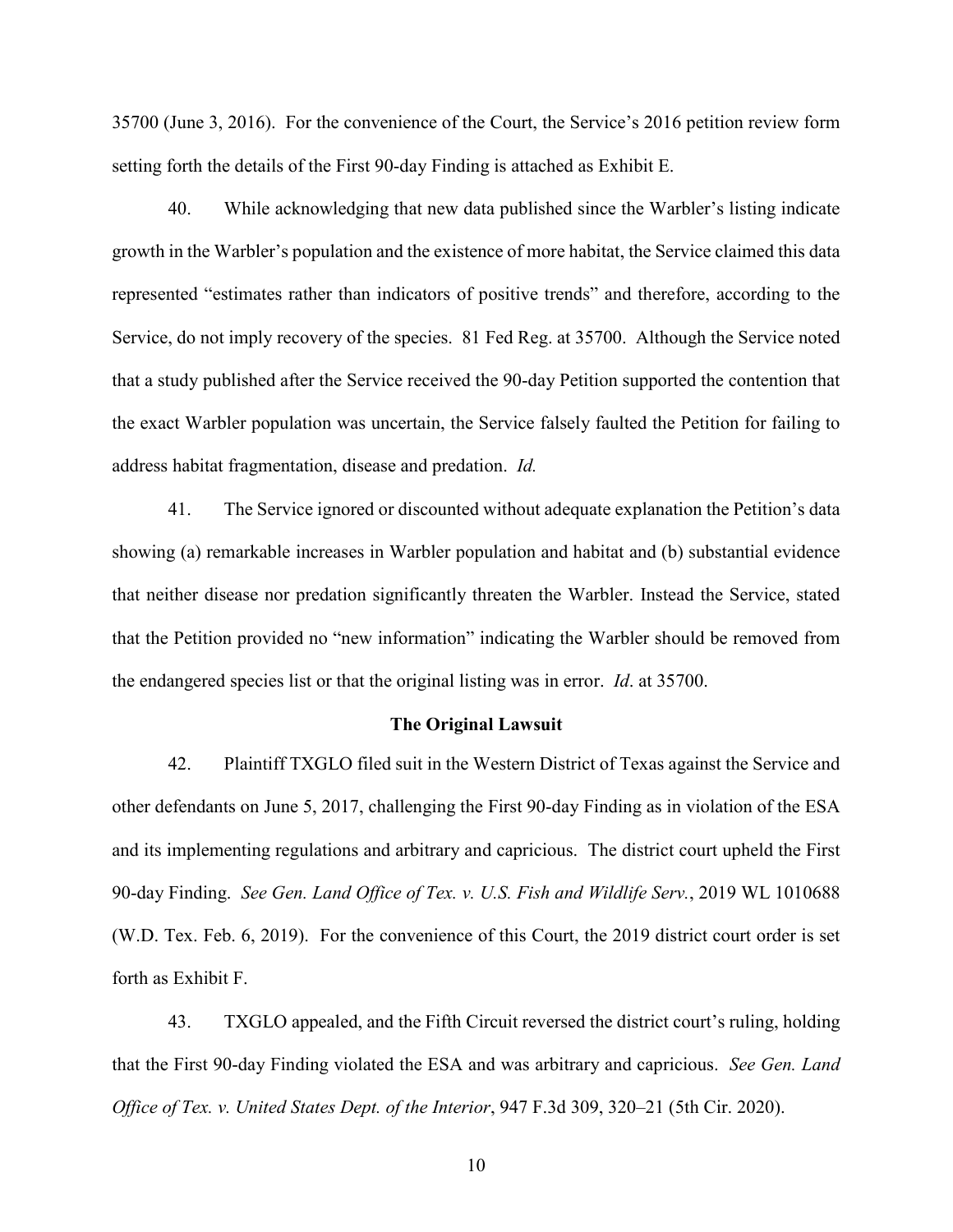44. Among other things, the Fifth Circuit ruled that the Service applied an inappropriately stringent standard of review by impermissibly requiring the Petition to present "new" information the Service had not considered in its five-year review. *Id*. at 321.

45. The Fifth Circuit held that applicable regulations in effect at the time of the filing of the Petition required only that a petition present "that amount of information that would lead a reasonable person to believe that the measure proposed in the petition may be warranted." *Id*. at 320–21.

46. The Fifth Circuit went on to hold that, in denying the 90-day Petition, "[t]he Service *recited* [the correct] standard, but a careful examination of its analysis shows that the Service *applied* an inappropriately heightened one." *Id.* at 321 (emphasis in the original).

47. The Fifth Circuit held that the Service's denial of the 90-day Petition violated the ESA and was arbitrary and capricious because it applied an inappropriately stringent standard that was not authorized by the ESA or the then-applicable regulations. *Id.*

48. Accordingly, the Fifth Circuit vacated the First 90-day Finding and remanded to the Service for reconsideration of the Petition, ordering the Service to use the correct legal standard, as specified by the Court. *Id.*

49. On January 26, 2021, the district court awarded Plaintiff TXGLO attorney fees and issued its final judgment closing the case. *See Gen. Land Office of Tex. v. United States Dept. of the Interior*, Case No. 1:17-CV-00538-LY, Doc. No. 96. For the convenience of this Court, the final judgment of the district court is attached to this complaint as Exhibit G.

### **The Service Defies The Fifth Circuit's Order In Its Second 90-day Finding**

50. On July 27, 2021, the Service published a new 90-day finding on the Petition ("the Second 90-Day Finding"). Once again, the Service found that the 90-day Petition did not present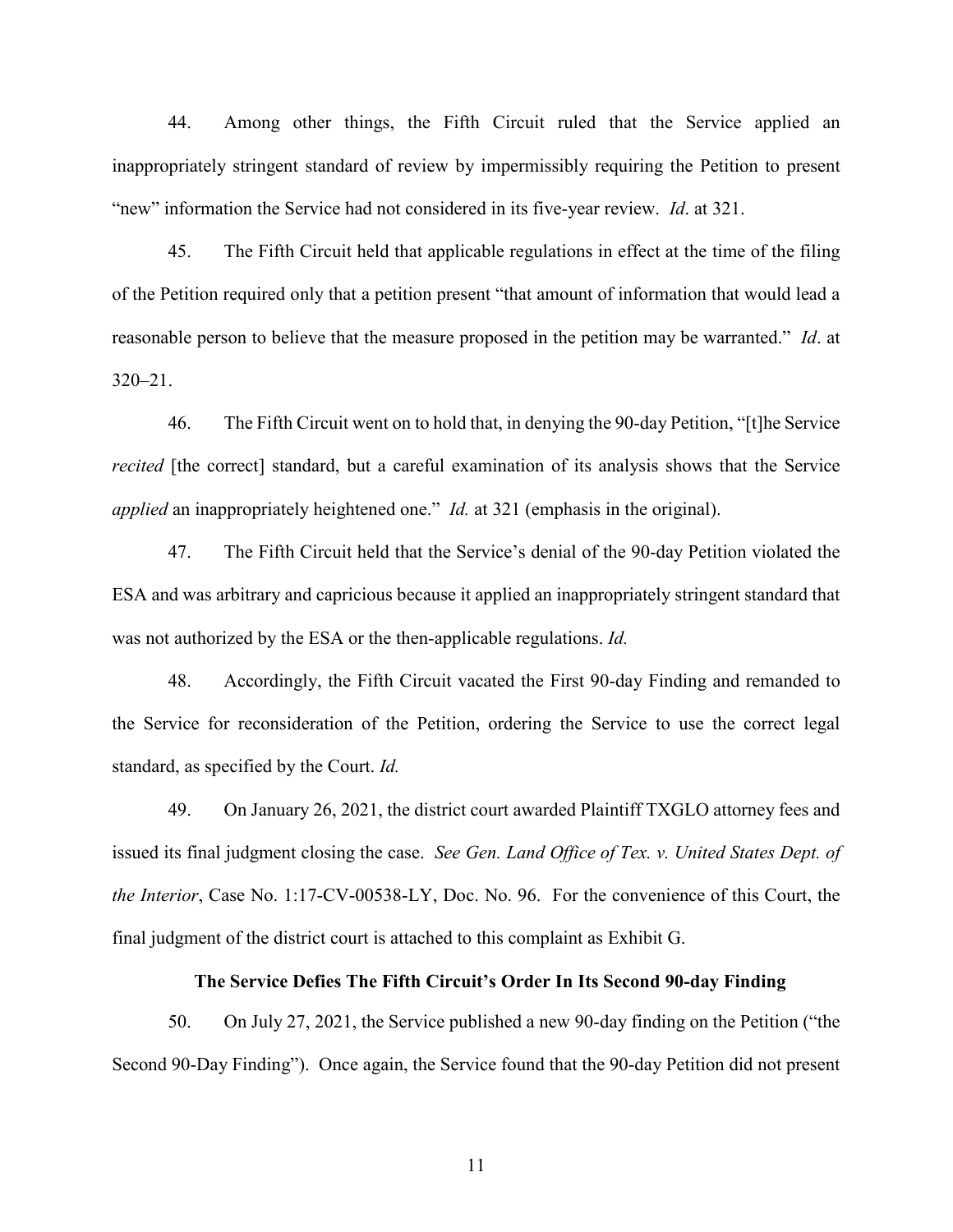substantial scientific or commercial data indicating that delisting the Warbler may be warranted. 86 Fed. Reg. 40186.

51. The Service provided its reasoning for the Second 90-day Finding in a new petition review form dated July 7, 2021. For the convenience of this Court, the 2021 petition review form of the Second 90-day Finding is attached to the complaint as Exhibit H.

52. In the Second 90-day Finding, the Service disobeyed the Fifth Circuit's order and once again applied an impermissibly heightened standard of review to the Petition. As in the First 90-day Finding, in the Second 90-day Finding the Service recited the correct standard, but then applied an incorrect standard by stating that the Petition "does not report any *new* data or study results . . . but summarizes readily available information about the [Warbler] and its habitat." *See*  Exhibit H at Factor  $A(1)(a)$  (unpaginated) (emphasis added). Thus, the Service again impermissibly required Petitioners to present *new* information the Service had not previously considered. This is precisely the standard that the Fifth Circuit told the Service not to apply when analyzing the 90-day Petition. *See Gen. Land Office*, 947 F.3d at 321 ("[T]he Service required the delisting petition to contain information the Service had not considered in its five-year review . . . The Service thus based its decision to deny the delisting petition on an incorrect legal standard.").

53. In addition, as shown throughout the Second 90-day Finding's petition review form set forth in Exhibit H, the Service ignored or misconstrued substantial scientific information presented in the Petition. It did so despite the Service's usual practice of "accept[ing] the petitioner's sources and characterizations of the information unless we [the Service] have specific information to the contrary." *Colo. River Cutthroat Trout v. Kempthorne*, 448 F. Supp. 2d 170, 176 n.4 (D.D.C. Sept. 7, 2006).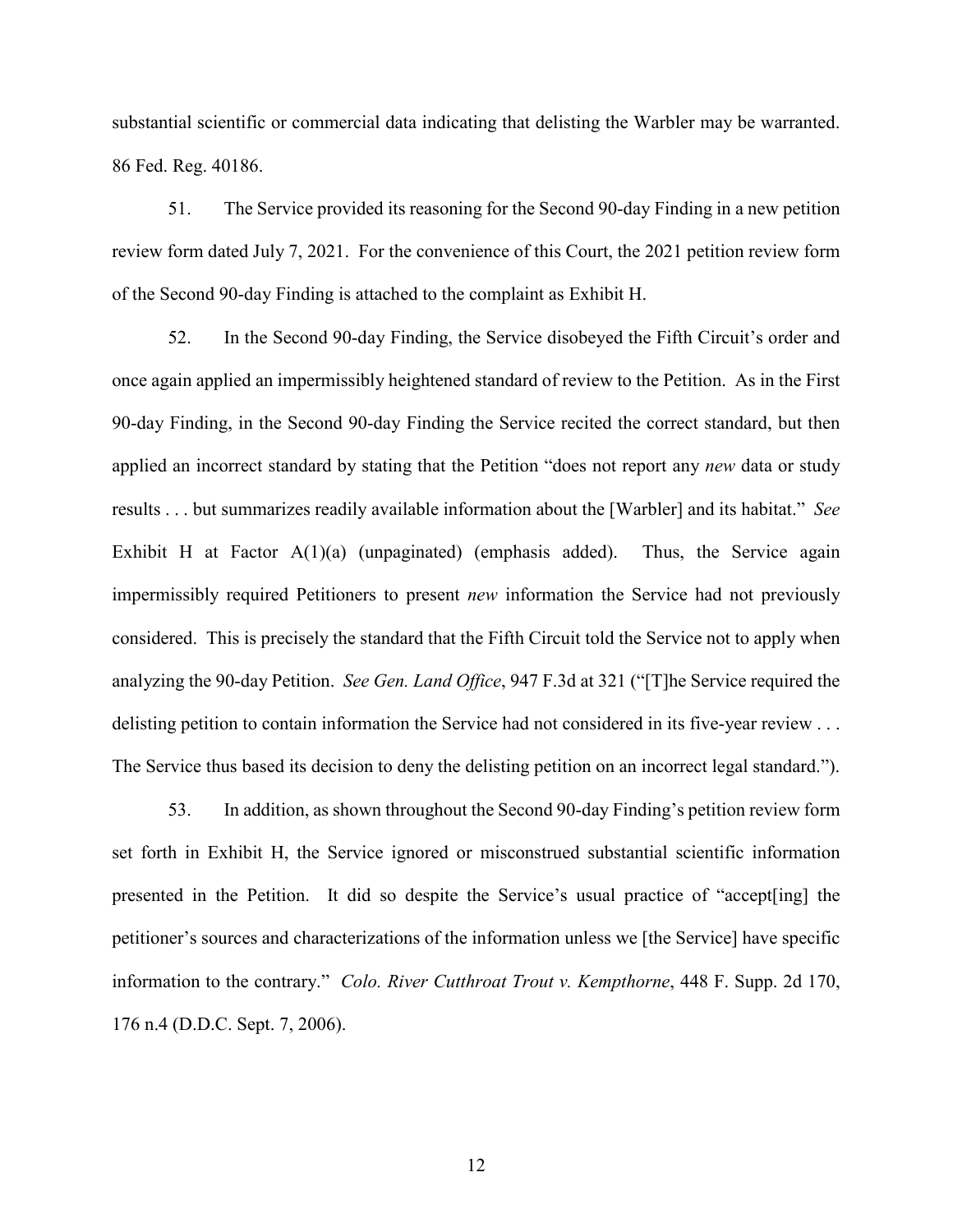54. The Service also failed to consider whether the original habitat and population data for the Warbler were in error—a fundamental question the 90-Day Petition posed—and instead choose to ignore this question in an oversight that defies reason. *See* Exhibit D at 13, 14; *see also* 50 C.F.R. § 424.11(d)(3) (2014).

55. The Service required the Petition to present conclusive evidence that the Warbler has recovered, again applying an incorrect standard of review that led to the vacatur and remand of the First 90-day Finding. Specifically, the Service's petition review form states that the Petition only provides "new estimates rather than indicators of positive trends in [Warbler] habitat and population size, and thus do not imply recovery." Exhibit H at Factor  $A(1)(a)$  (unpaginated) This Court recently held such an approach unlawful, stating that "[t]he Service violated its regulations when it required . . . *conclusive* evidence [of] population trends . . . and the Service committed a clear error in judgment and acted arbitrarily, capriciously, and not in accordance with the law when it called for more evidence than the law requires." *Am. Stewards of Liberty v. U.S. Dep't of the Interior*, 370 F. Supp. 3d 711, 725 (W.D. Tex. 2019) (*emphasis added*). As in *American Stewards*, here the Service again applied a higher standard of review than the law permits.

56. The Service acknowledged in its review form that the habitat range and population of the Warbler were both larger than what had been known when the Warbler was listed. *See* Exhibit H, at Petition Finding ("We acknowledge that the known potential range is more extensive than when the [Warbler] was originally listed in 1990.") (unpaginated). Bewilderingly, however, the Service ignored or discounted this information without adequate explanation. So again, in violation of the specific instructions of the Fifth Circuit, the Service denied the fact that the best scientific data shows the Warbler *may* be a candidate for delisting.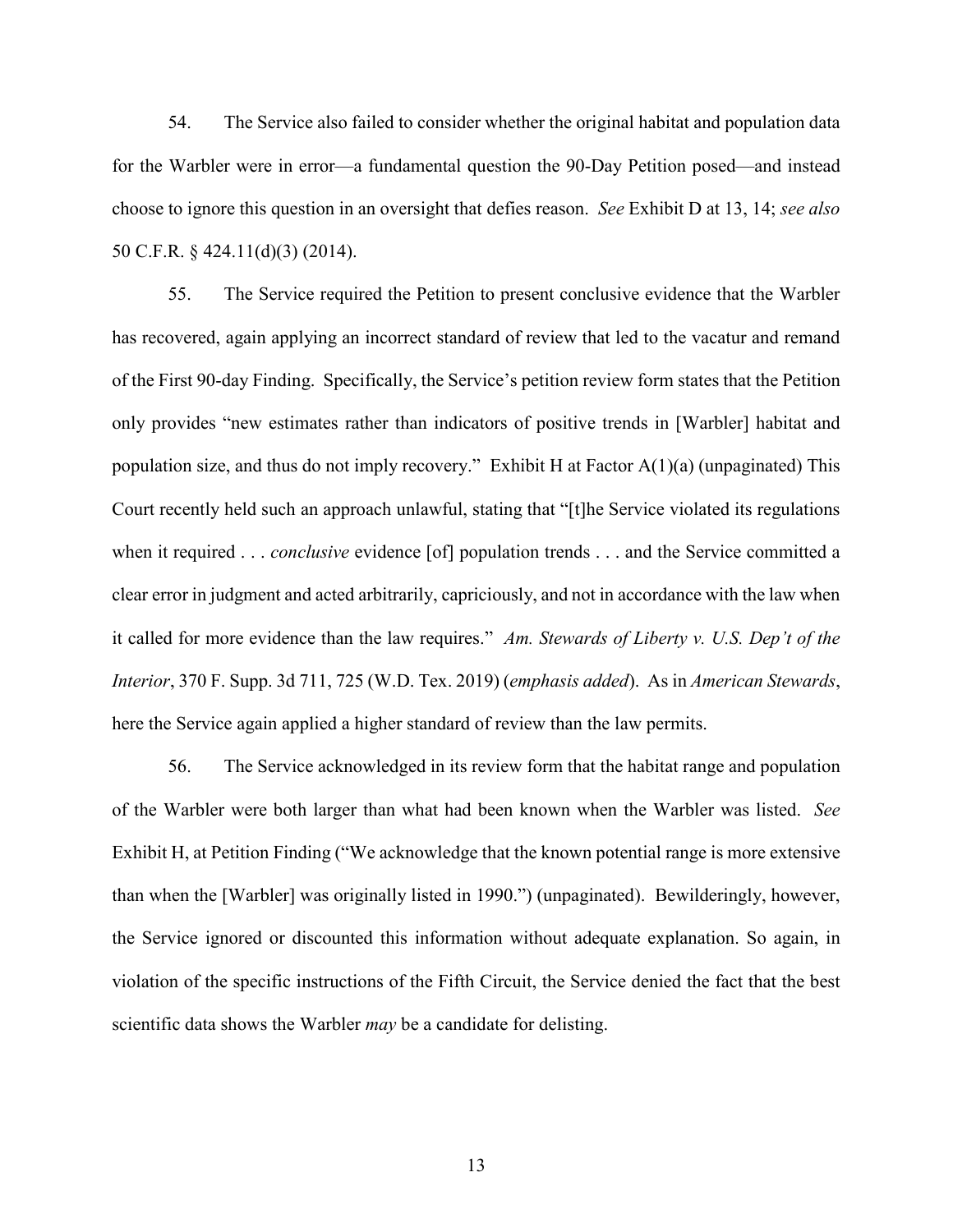57. The Warbler's population numbers in the hundreds of thousands, and the Warbler has millions of acres of available habitat. The Petition made this clear. The Petition also showed that, based on the best scientific data, neither habitat fragmentation nor disease or predation provide a threat to the Warbler. *See* Exhibit D at, *e.g.,* 17, 22, 25, 27, 28. The Service turned a blind eye to this information and instead falsely claimed the Petition did not address habitat fragmentation, disease, or predation of the Warbler.

58. The Service also failed to account for Dr. James Mueller's presentation to the Texas Chapter of the Wildlife Society on February 25, 2021 entitled *Where and by How Much do Golden-Cheeked Warbler Models Differ?* This presentation described Mueller's study using presenceabsence surveys to conclude there were between 220,000 and 276,000 singing male Warblers throughout the Warbler breeding range and that the species did not appear to be imminently threatened with extinction. While this study has not been published yet, the information referenced would have been in the Service's files when they issued the Second 90-day Finding.

59. Finally, the Service required proof of Warbler recovery as a condition precedent for a positive 90-day finding. But success at the 90-day finding stage only requires a petition to present substantial information that delisting *may be* warranted and not that delisting is warranted.

#### **The Current Lawsuit**

60. On October 11, 2021, pursuant to the citizen suit provision of the ESA, 16 U.S.C.  $\S 1540(g)(2)$ , Plaintiff TXGLO provided a 60-day notice of intent to file suit against the Service to the Federal Defendants. As indicated above, the 60-day notice letter is attached as Exhibit A and is hereby incorporated by reference in its entirety in this Complaint.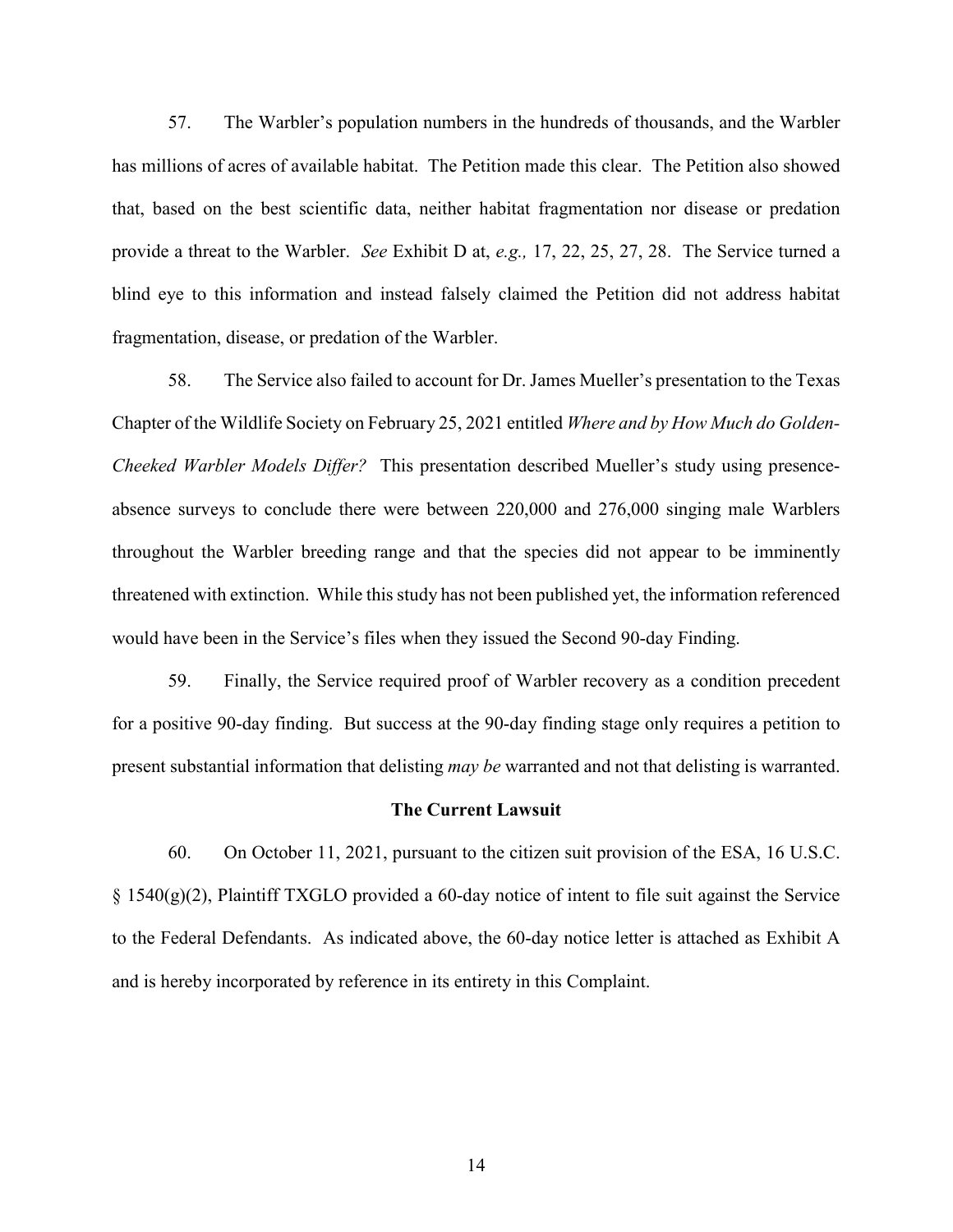### **VI. PLAINTIFF'S CLAIMS FOR RELIEF**

#### **First Claim For Relief**

# **IN DIRECT VIOLATION OF THE FIFTH CIRCUIT'S REMAND ORDER, THE SERVICE IMPERMISSIBLY REQUIRED THE 90-DAY PETITION TO CONTAIN NEW INFORMATION THAT THE SERVICE HAD NOT CONSIDERED DURING IT'S PREVIOUS FIVE YEAR REVIEW**

# **(Violation of 16 U.S.C. § 1533(b)(3)(A); 50 C.F.R. § 424.14(b)(1) (2014); 50 C.F. R. §**

## **424.11(c)-(d) (2014); 5 U.S.C. § 706(2))**

61. Plaintiff realleges and incorporates by reference the allegations contained in Paragraphs 1 through 60 as though fully set forth herein.

62. Upon receipt of a delisting petition, federal law requires the Service, acting under delegation from the Secretary of the Interior, to "make a finding as to whether the petition presents substantial scientific or commercial information indicating that the petitioned action *may* be warranted." 16 U.S.C. § 1533(b)(3)(A) (emphasis added).

63. According to the ESA's implementing regulations in effect at the time the Petition was submitted, "substantial information" means "that amount of information that would lead a reasonable person to believe that [delisting] *may be* warranted." 50 C.F.R. § 424.14(b)(1) (2014) (emphasis added). Nothing in those regulations required the 90-day Petition at issue here to contain new information not previously considered by the Service.

64. After the 90-day Petition was submitted in 2015, the implementing regulations were revised in 2016, providing that where a prior species status review resulted in final agency action, a petitioned action "generally would not be considered to present substantial scientific and commercial information indicating the petitioned action may be warranted unless the petition provides *new information* not previously considered." 50 C.F.R. 424.14(h)(iii) (2016) (emphasis added).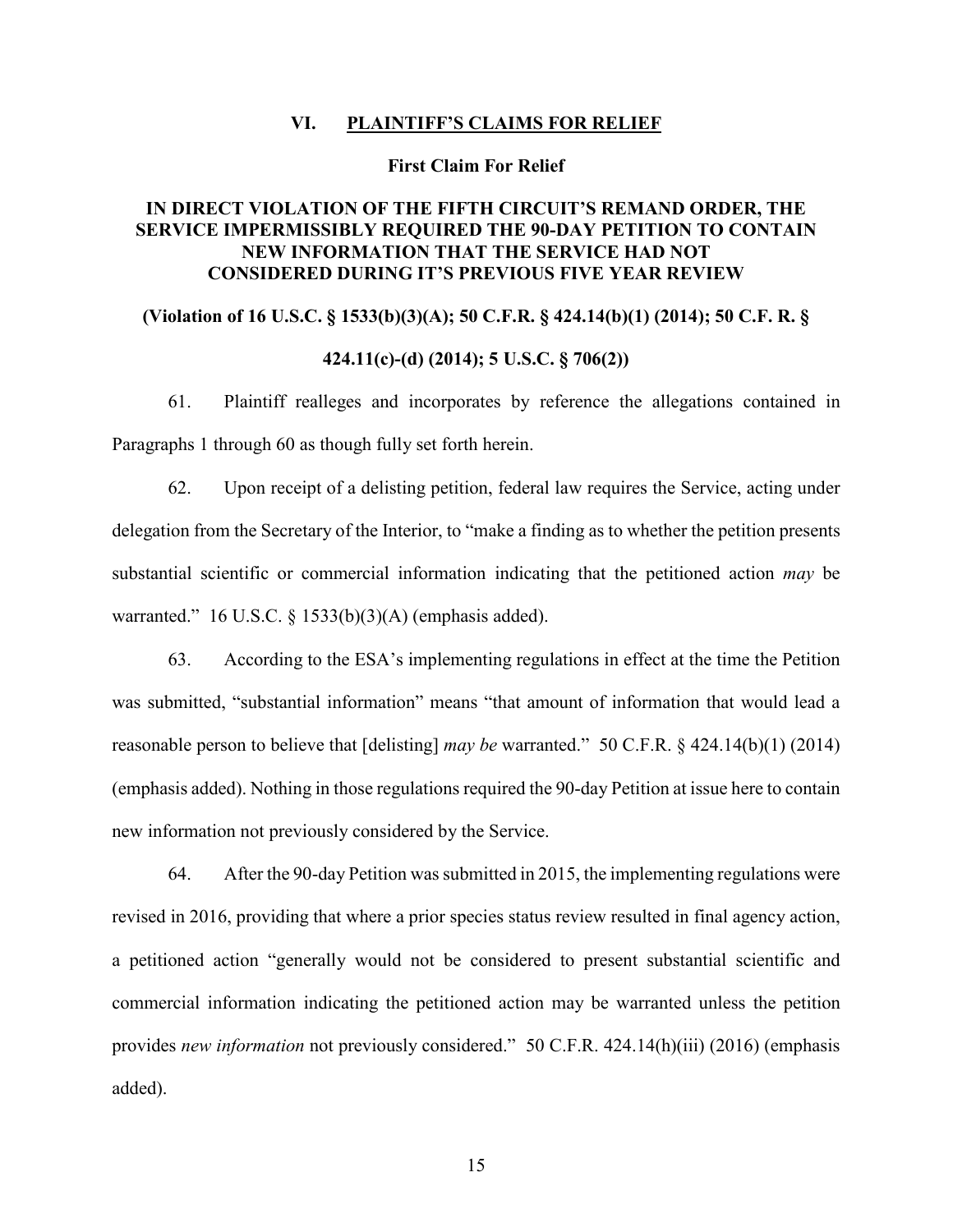65. In its First 90-day Finding, the Service impermissibly applied the 2016 revision of the ESA's implementing regulations to the 90-day Petition.

66. The Fifth Circuit found in the Original Lawsuit that "[t]he Service *recited* [the correct] standard, but a careful review of its analysis shows that the Service *applied* an inappropriately heightened one." *See Gen. Land Office*, 947 F.3d at 321. Among other things, the Court found that "the Service required the [Petition] to contain information the Service had not considered in its five-year review," which was "an incorrect legal standard." *Id*. Accordingly, the Fifth Circuit found the Service's First 90-day Finding unlawful, arbitrary and capricious, vacated the 90-day Finding, and remanded to the Service, requiring it to apply the correct standard of review. *Id.*

67. The Service defied the Fifth Circuit's explicit instructions and impermissibly applied in its Second 90-day Finding the same incorrect standard it had applied in the vacated and remanded First 90-day Finding, requiring the Petitioners to offer "new data or study results," while improperly criticizing the 90-day Petition because it "summarizes readily available information about the warbler and its habitat." Exhibit H at Factor  $A(1)(a)$ .

68. The Service's inexplicable and willful refusal to apply the correct standard of review at the 90-day stage notwithstanding the order of the Fifth Circuit violated the ESA and its implementing regulations applicable at the time the 90-day Petition was filed and was "arbitrary, capricious, an abuse of discretion, or otherwise not in accordance with law; in excess of statutory jurisdiction, authority, or limitations, or short of statutory right; [or] without observance of procedure required by law  $\dots$ ." 5 U.S.C. § 706(2)(A)–(D) (cleaned up).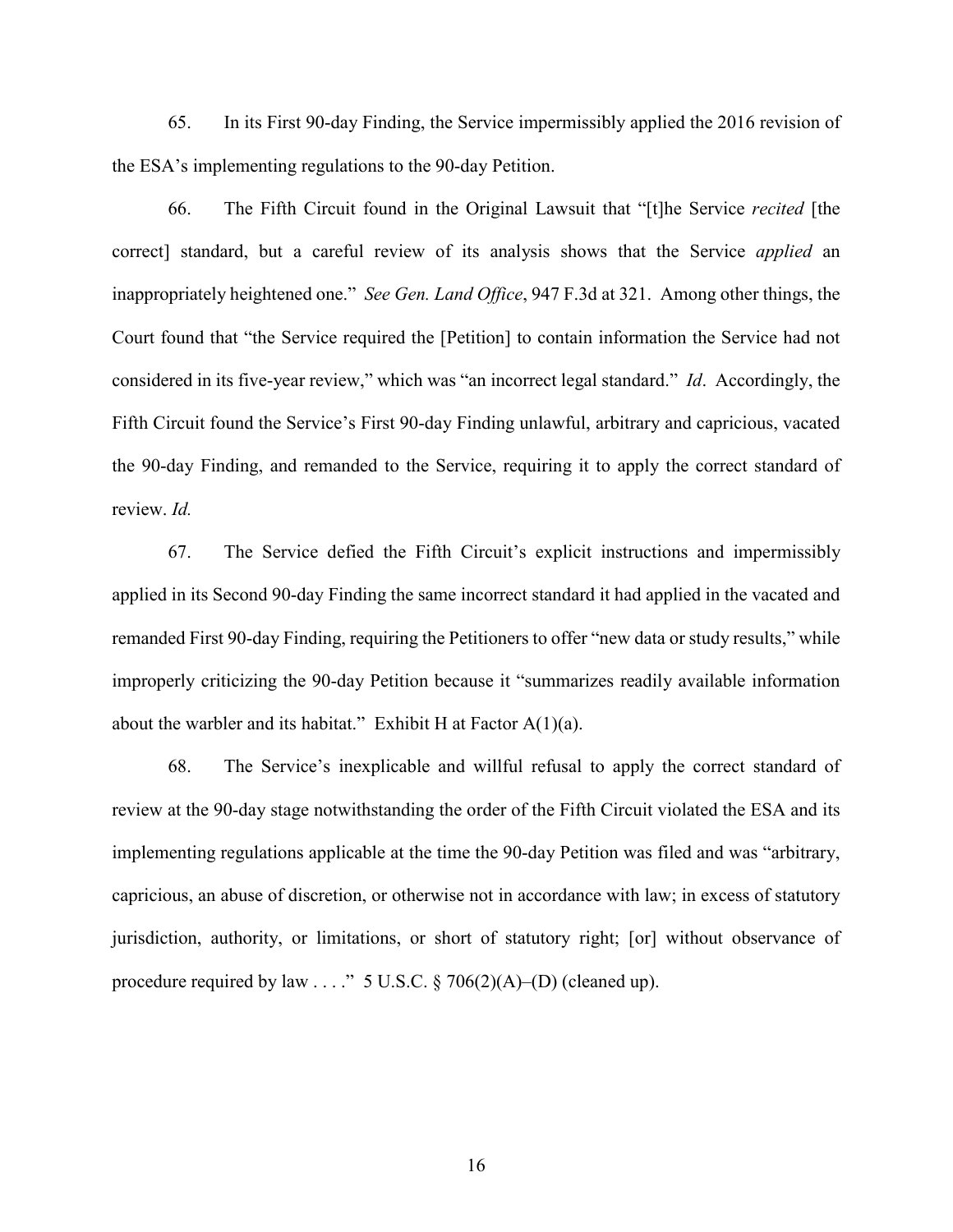#### **Second Claim For Relief**

## **THE SERVICE IMPERMISSIBLY REQUIRED PETITIONERS TO SHOW PROOF OF RECOVERY AT THE 90-DAY STAGE**

### **(Violation of 16 U.S.C. § 1533(b)(3)(A); 50 C.F.R. § 424.14(b)(1) (2014); 5 U.S.C. § 706(2))**

69. Plaintiff realleges and incorporates by reference the allegations contained in Paragraphs 1 through 68 as though fully set forth herein.

70. The Service stated in its Second 90-day Finding that the Petition's information presented in favor of delisting constituted "estimates rather than indicators of positive trends in warbler habitat and population size, and thus *do not imply recovery*." Exhibit H at Factor A(1)(a). (emphasis added) (unpaginated). Moreover, the Service stated that "recovery criteria have not been *accomplished*." *Id.* (emphasis added).

71. The Service's requirement that the Petitioners provide conclusive evidence at the 90-day stage that the Warbler had recovered goes well beyond the requirements of the ESA and its then-applicable regulations, which simply require substantial evidence that delisting *may* be warranted under a reasonable person standard. Accordingly, the Service's insistence on conclusive proof of recovery at the 90-day stage violates the ESA and is "arbitrary, capricious, an abuse of discretion, or otherwise not in accordance with law; in excess of statutory jurisdiction, authority, or limitations, or short of statutory right; [or] without observance of procedure required by law . . . ." 5 U.S.C.  $\S 706(2)(A) - (D)$ .

## **Third Claim For Relief**

## **THE SERVICE IMPERMISSIBLY USED ITS SPECIES RECOVERY PLAN AS THE DETERMINATIVE FACTOR IN DENYING THE 90-DAY PETITION**

**(Violation of 16 U.S.C. § 1533(b)(3)(A); 50 C.F.R. 424(b)(1) (2014); 5 U.S.C. § 706(2))**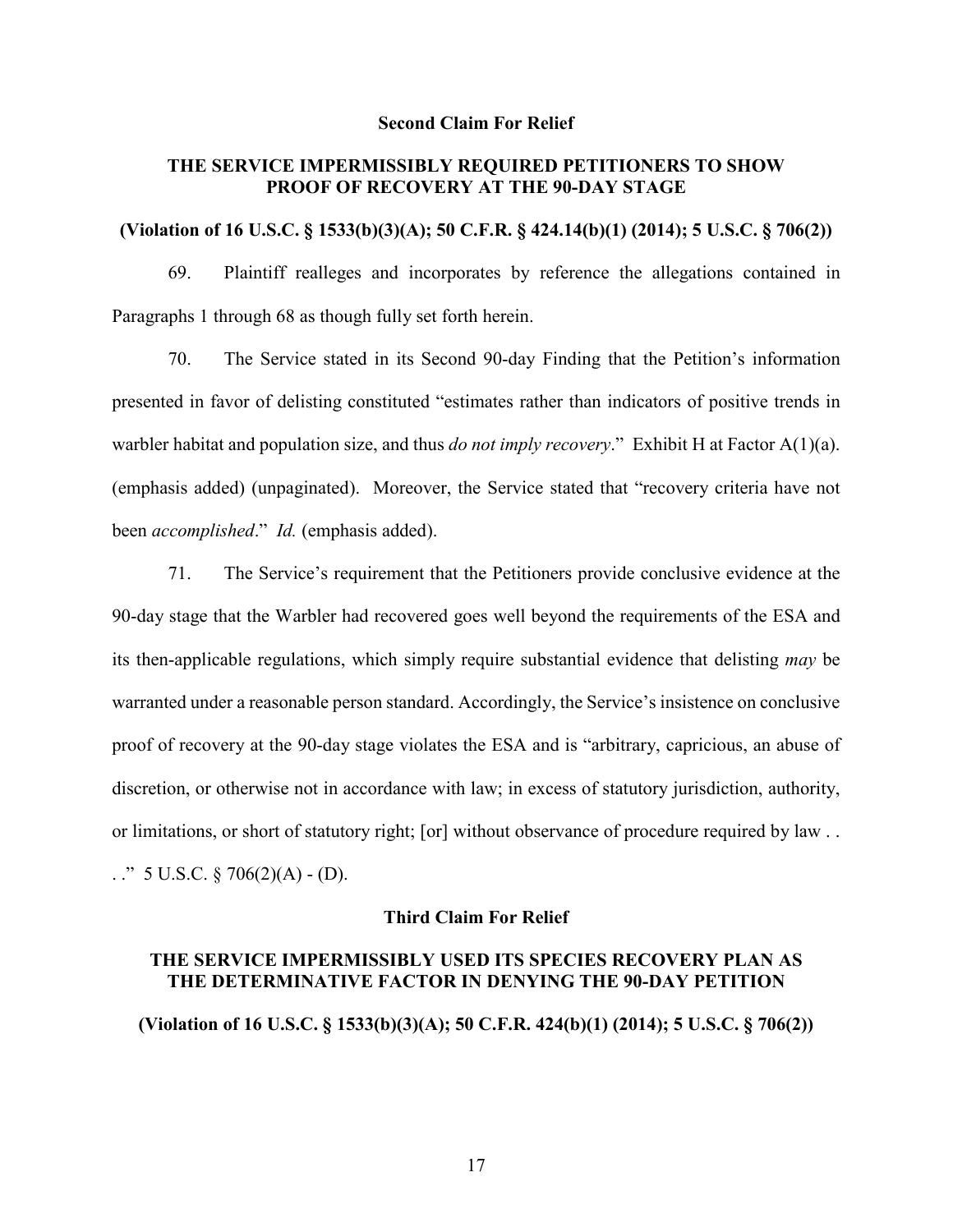72. Plaintiff realleges and incorporates by reference the allegations contained in Paragraphs 1 through 71 as though fully set forth herein.

73. At the 90-day stage, when determining whether a petition presents substantial information that may lead to delisting, the Service is bound by the ESA's explicit criteria supplemented by the criteria in its applicable implementing regulations in effect at the time a 90 day petition is submitted. *See* 16 U.S.C. § 1533(b)(3)(A); 50 C.F.R. § 424.14(b) (2014).

74. Neither the ESA nor its applicable regulations authorized the Service to base its decision solely or substantially on its species recovery plans when evaluating a delisting petition at the 90-day stage. Courts have held that species recovery plans do not contain binding criteria and do not have the force of law. Rather, it is the ESA's statutory and regulatory criteria that bind the Service's decision-making at the 90-day stage and not the species recovery plan. *See, e.g., Friends of Blackwater v. Salazar*, 691 F.3d 428, 434 (D.C. Cir. 2012); *Fund for Animals, Inc. v. Rice*, 85 F.3d 535, 547 (11th Cir. 1996); *Conservation Cong. v. Finley*, 774 F.3d 611, 614 (9th Cir. 2014) (citing *Friends of Blackwater*).

75. The Service impermissibly used its species recovery plan as the determinative factor in issuing its negative 90-day Finding on the Warbler, going beyond the standard permitted by law. *See* Exhibit H at Factor A.1.a (unpaginated) ("[R]ecovery criteria have not been accomplished") (citing the Service's species recovery plan). In doing so, the Service ignored or impermissibly discounted substantial scientific and commercial information in the Petition indicating the Warbler had met or exceeded the legal standard under the ESA's then-applicable implementing regulations to support a finding that delisting may be warranted. *See* Exhibit D at 12-29.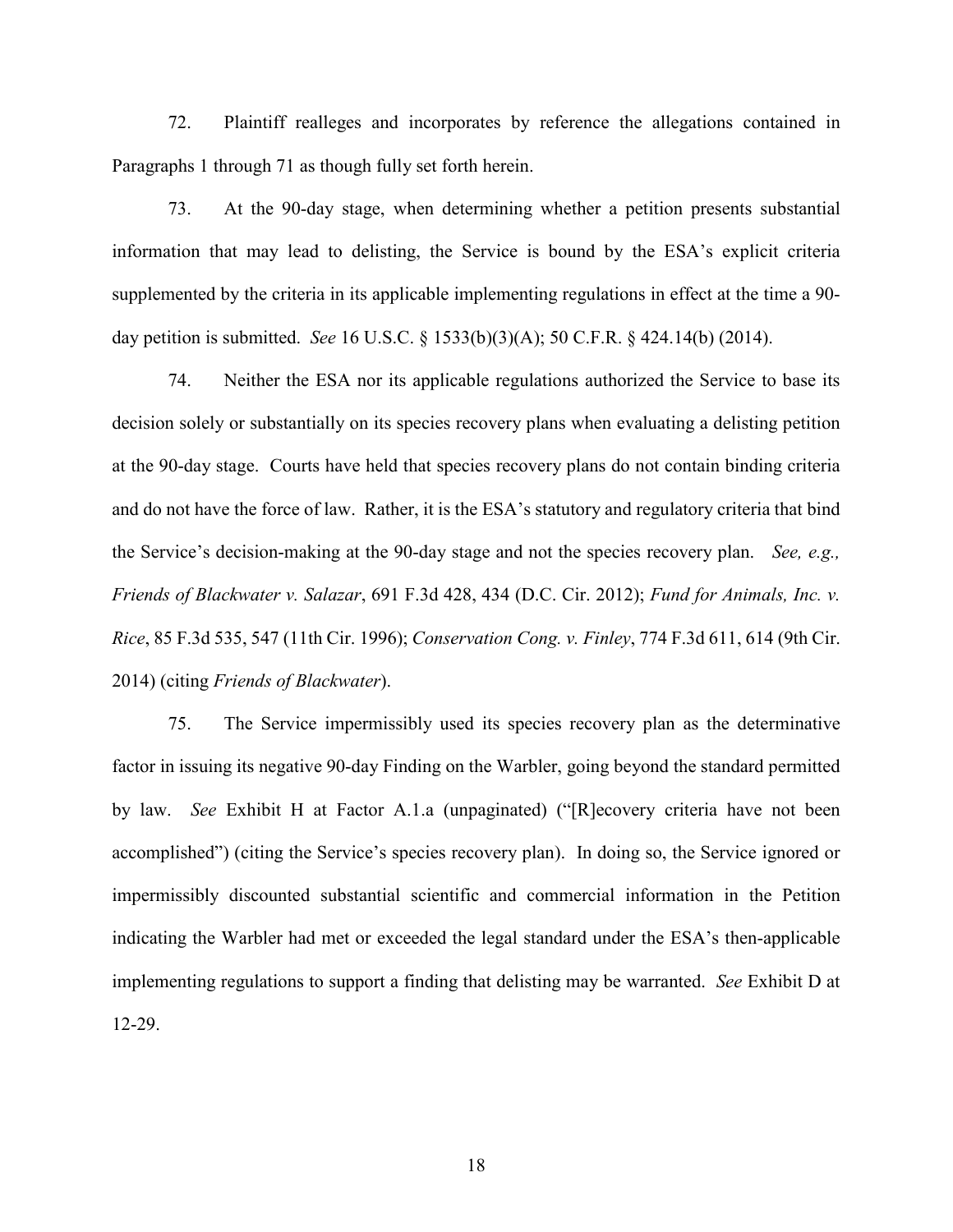76. The Service's *ultra vires* use of the species recovery plan as the determinative factor in denying the 90-day Petition, while disregarding or impermissibly discounting the Petition's substantial evidence that delisting of the Warbler may be warranted, was a violation of the ESA and its then-applicable implementing regulations and was "arbitrary, capricious, an abuse of discretion, or otherwise not in accordance with law; in excess of statutory jurisdiction, authority, or limitations, or short of statutory right; [or] without observance of procedure required by law . . . ." 5 U.S.C. § 706(2)(A), (D).

### **Fourth Claim For Relief**

## **THE SERVICE IMPERMISSIBLY FAILED TO PROPERLY CONSIDER INFORMATION IN THE 90-DAY PETITION REGARDING HABITAT FRAGMENTATION, URBANIZATION, DISEASE AND PREDATION**

## **(Violation of 16 U.S.C. § 1533(b)(3)(A); 50 C.F.R. 424.14(b)(1) (2014); 5 U.S.C. § 706(2))**

77. Plaintiff realleges and incorporates by reference the allegations contained in Paragraphs 1 through 76 as though fully set forth herein.

78. When determining whether a 90-day Petition presents substantial information that may lead to delisting, the Service considers the factors listed in the ESA and its implementing regulations. *See* 16 U.S.C. § 1533(b)(3)(A), 50 C.F.R. § 424.14(b) (2014), 50 C.F.R. § 424.11(c)- (f) (2014).

79. The Service falsely states in its Second 90-day Finding that the Petition failed to adequately address various threats to the Warbler, including those caused by habitat fragmentation, urbanization, disease, and predation. *See* Exhibit H at Factors A(1)(a) and C (unpaginated).

80. In fact, the Petition includes substantial scientific and commercial information showing that habitat fragmentation, urbanization, disease, and predation may not pose substantial threats to the Warbler. *See* Exhibit D at 17, 22, 25, 27–28. The Service failed to properly consider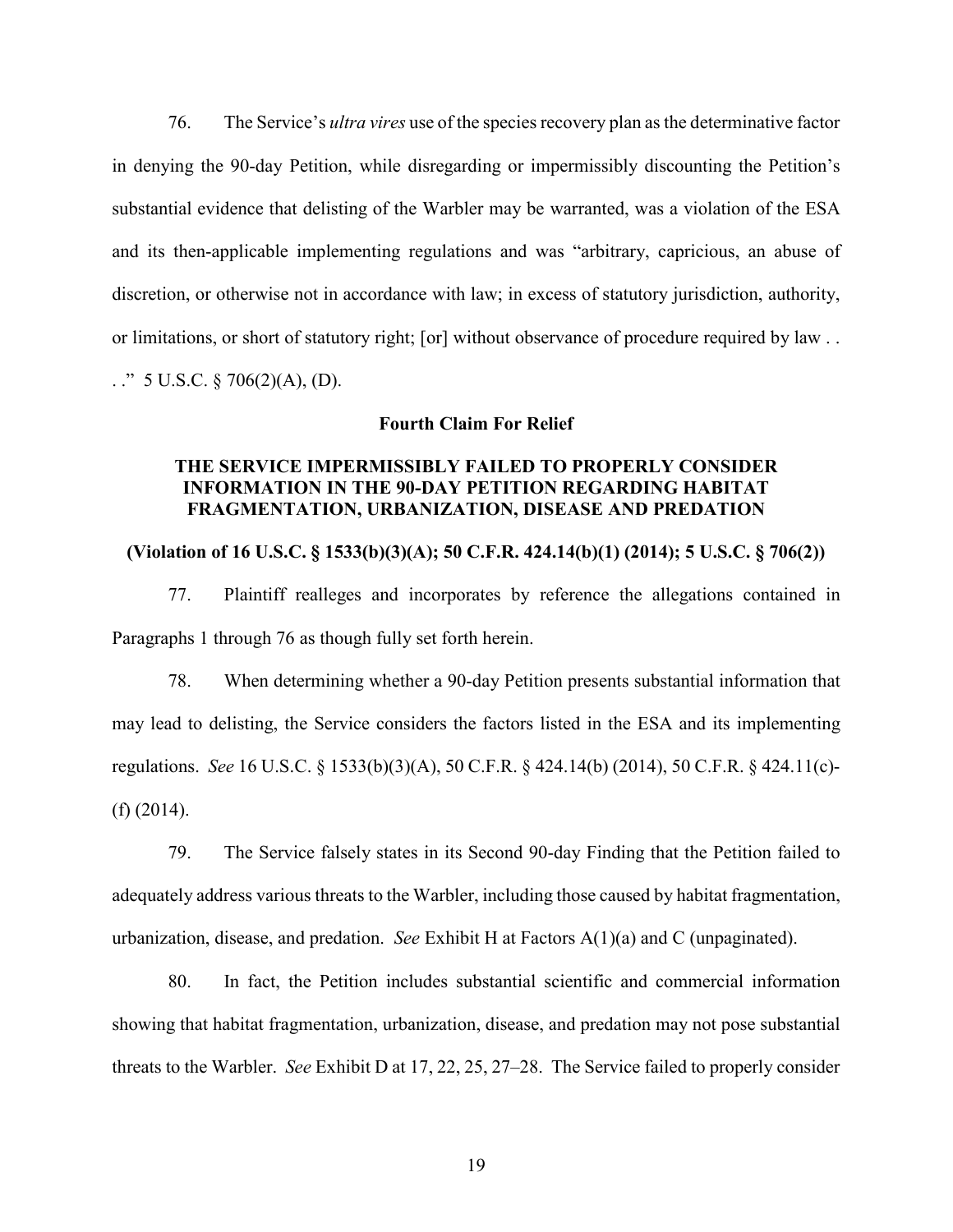such information when making the Second 90-day Finding, which requires only substantial evidence that delisting *may* be warranted under a reasonable person standard. The Service's failure to apply the correct standard when reviewing the evidence set forth in the 90-day Petition regarding fragmentation, urbanization, disease, and predation violated the ESA and its then-applicable implementing regulations and was "arbitrary, capricious, an abuse of discretion, or otherwise not in accordance with law; in excess of statutory jurisdiction, authority, or limitations, or short of statutory right; [or] without observance of procedure required by law . . . ." 5 U.S.C. § 706(2)(A)  $-$  (D).

## **Fifth Claim For Relief**

## **THE SERVICE IMPERMISSIBLY FAILED TO PROPERLY CONSIDER SUBSTANTIAL INFORMATION SET FORTH IN THE 90-DAY PETITION DEMONSTRATING INCREASES IN THE WARBLER'S POPULATION AND HABITAT**

# **(Violation of 16 U.S.C. § 1533(b)(3)(A); 50 C.F.R. § 424.14(b)(2) (2014); 50 C.F.R. §**

## **424.11(c)-(d); 5 U.S.C. § 706**

81. Plaintiff realleges and incorporates by reference the allegations contained in Paragraphs 1 through 80 as though fully set forth herein.

82. When making a finding on a delisting petition under 16 U.S.C. § 1533(b)(3)(A), the Service "shall consider" the criteria referenced in 50 C.F.R. § 424.14(b)(2) (2014) and 50 C.F.R. § 424.11(c)-(d) (2014), which include population and habitat considerations.

83. The 90-day Petition presented substantial scientific and commercial information demonstrating remarkable increases in Warbler population and habitat since the initial listing, thereby meeting the applicable statutory and regulatory requirements that delisting *may* be warranted under a reasonable person standard. *See* Exhibit D at 18-29. In reviewing the 90-day Petition, the Federal Defendants impermissibly rebuffed and downplayed such information by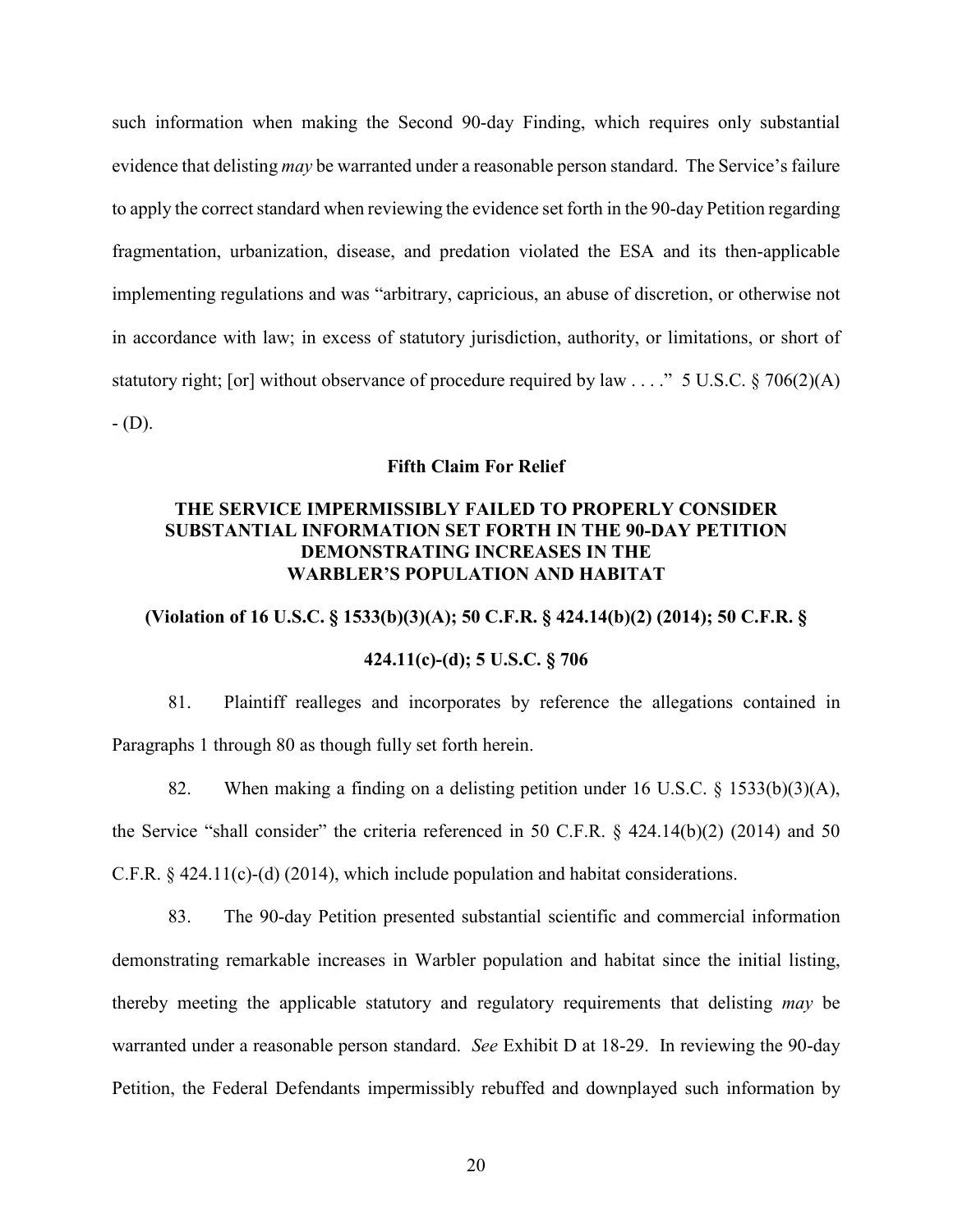failing to give appropriate credence to a wealth of peer-reviewed studies supporting a finding that delisting may be warranted based upon increases in Warbler population and habitat. *See* Exhibit H at Factor  $A(1)(a)$  (unpaginated).

84. The Federal Defendants' failures to follow their statutory and regulatory duties under the ESA to properly consider relevant information presented in the 90-day Petition regarding Warbler population and habitat violate the ESA and was "arbitrary, capricious, an abuse of discretion, or otherwise not in accordance with law; in excess of statutory jurisdiction, authority, or limitations, or short of statutory right; [or] without observance of procedure required by law . . . ." 5 U.S.C.  $\S 706(2)(A) - (D)$ .

#### **Sixth Claim for Relief**

## **THE SERVICE IMPERMISSIBLY IGNORED SUBSTANTIAL INFORMATION SET FORTH IN THE 90-DAY PETITION SHOWING THAT THE ORIGINAL SCIENTIFIC OR COMMERCIAL DATA USED AT THE TIME THE WARBLER WAS LISTED WERE IN ERROR**

## **(Violation of 50 C.F. R. § 424.1(d)(3) (2014); 5 U.S.C. § 706)**

85. Plaintiff realleges and incorporates by reference the allegations contained in Paragraphs 1 through 84 as though fully set forth herein.

86. Under rules in effect as of the time relevant to this complaint, it is appropriate for the Service to make a positive 90-day finding where a delisting petition shows that the best scientific or commercial data available when the species was *originally* listed (or the interpretation of such data) were in error. *See* 50 C.F.R. § 424.11(d)(3) (2014); *see also* 81 Fed. Reg. 35698, 35700 (June 3, 2016); 81 Fed. Reg. 7414 (Feb, 11, 2016)

87. Here, the 90-day Petition provided substantial scientific or commercial data showing that the best scientific or commercial data available when the species was originally listed (or the interpretation of such data) were in error. *See* Exhibit D at 14-20.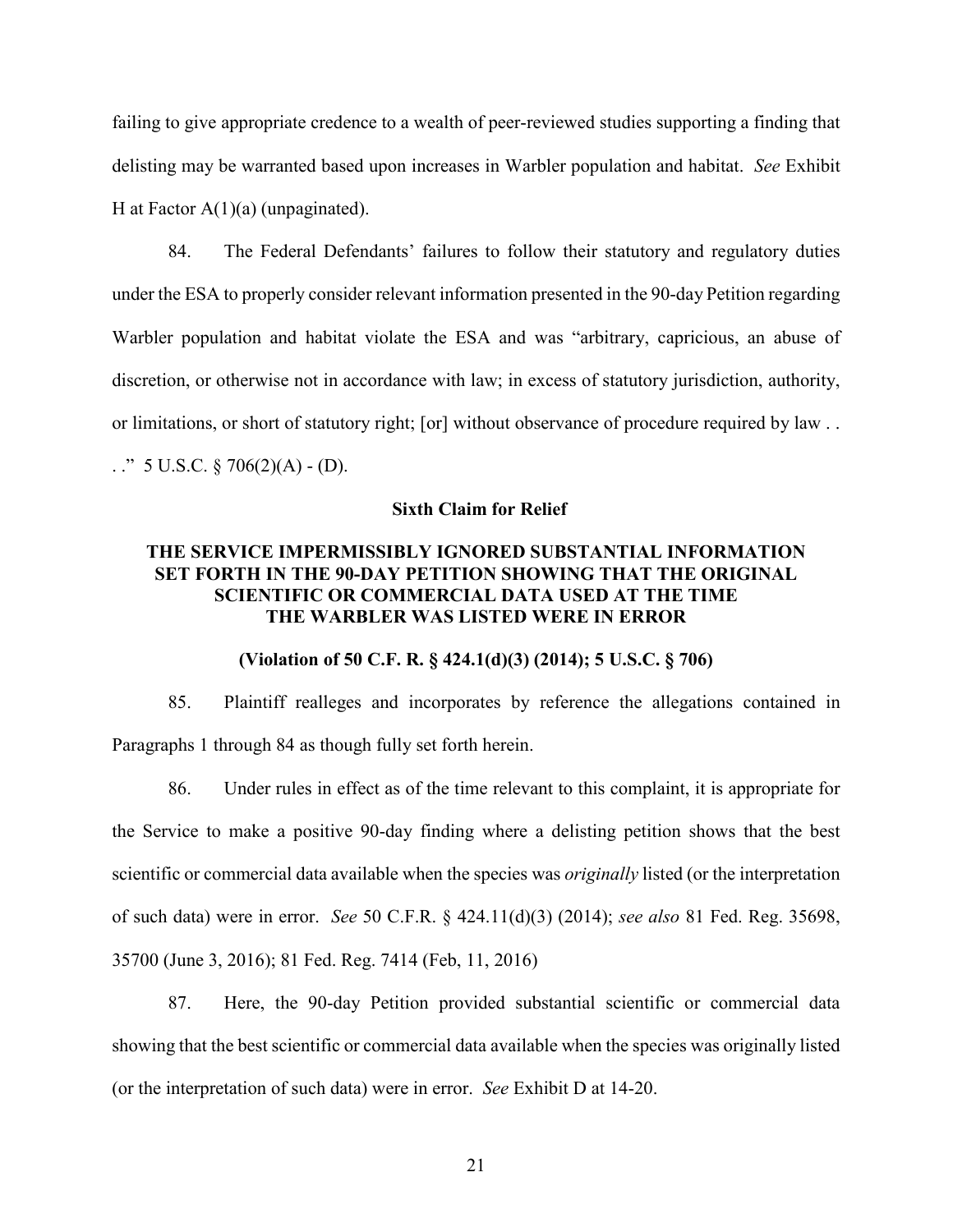88. The Federal Defendants inexplicably ignored the substantial scientific and commercial information in the 90-day Petition showing that the best scientific or commercial data available when the species was originally listed (or the interpretation of such data) were in error. *See* Exhibit H at Factors A, C, and D (unpaginated). This failure to properly consider such information set forth in the 90-day Petition was in violation of the ESA and its applicable regulations and was "arbitrary, capricious, an abuse of discretion, or otherwise not in accordance with law; in excess of statutory jurisdiction, authority, or limitations, or short of statutory right; [or] without observance of procedure required by law  $\dots$ ." 5 U.S.C. § 706(2)(A), (D).

### **VII. PRAYER FOR RELIEF**

WHEREFORE, Plaintiff respectfully seeks an Order of this Court:

A. Declaring that Federal Defendants did not follow the proper evidentiary standard in the Second 90-Day Finding, thereby rendering the Second 90-Day Finding *ultra vires*, arbitrary, capricious, an abuse of discretion, or otherwise not in accordance with law; in excess of statutory jurisdiction, authority, or limitations, or short of statutory right; [or] without observance of procedure required by law.

B. Declaring the proper evidentiary standard for the Second 90-Day Finding, as set forth in the Fifth Circuit's Order and as reflected in the regulations in effect at the time the 90-day Petition was filed;

C. Holding unlawful, setting aside, and vacating the Second 90-Day Finding;

D. Ordering the Federal Defendants to make a positive 90-day finding within 90 days of this Court's final judgment in this case and to proceed to the 12-month review, or alternatively, ordering the Federal Defendants to issue a 90-Day finding on the Petition applying the proper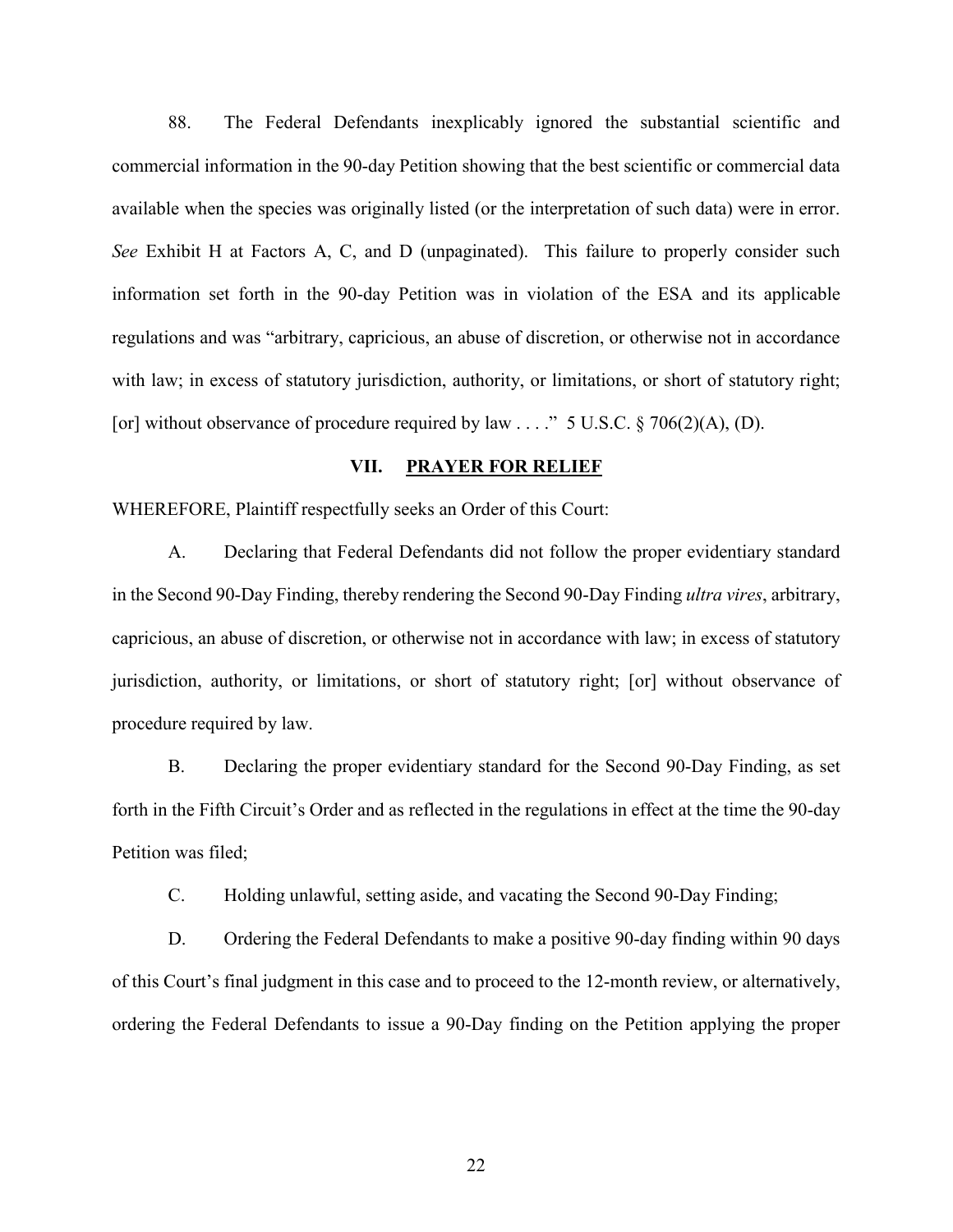evidentiary standard declared by the Fifth Circuit in the Original Lawsuit within 90 days of this

Court's final judgment in this case;

E. Retaining continuing jurisdiction of this matter until the Federal Defendants fully

remedy the violations of law complained of herein;

F. Awarding Plaintiff its costs and attorneys' fees as appropriate; and

G. Providing such other relief as is just and proper.

DATED: January 12, 2022 Respectfully submitted,

*/s/Theodore Hadzi-Antich* THEODORE HADZI-ANTICH CA Bar No. 263664 [tha@texaspolicy.com](mailto:tha@texaspolicy.com) ROBERT HENNEKE TX Bar No. 24046058 [rhenneke@texaspolicy.com](mailto:rhenneke@texaspolicy.com) CONNOR MIGHELL *(Application for Admission Pending)* TX Bar No. 24110107 [cmighell@texaspolicy.com](mailto:cmighell@texaspolicy.com) TEXAS PUBLIC POLICY FOUNDATION 901 Congress Avenue Austin, Texas 78701 Telephone: (512) 472-2700 Facsimile: (512) 472-2728

*Attorneys for Plaintiff*